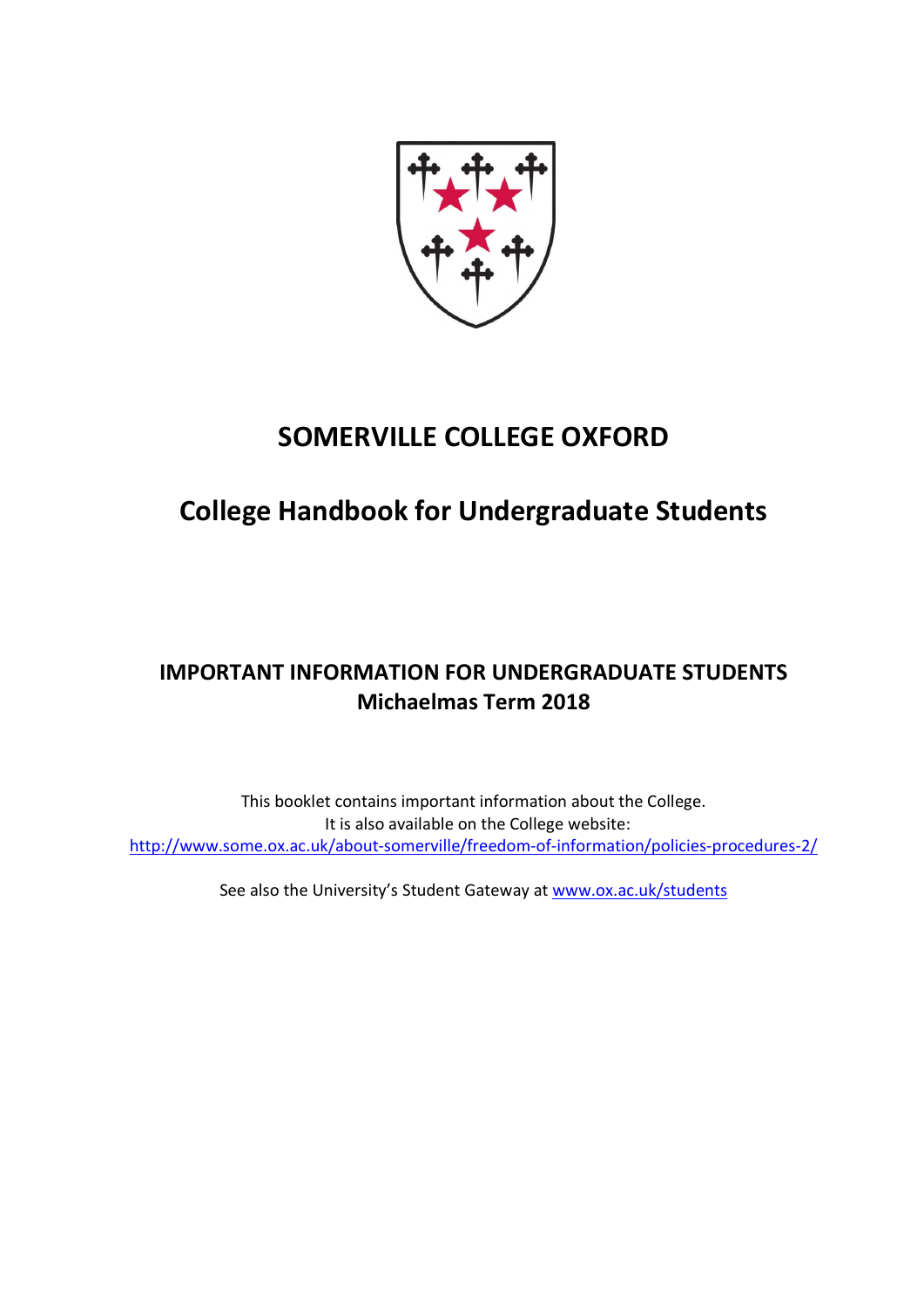## **CONTENTS**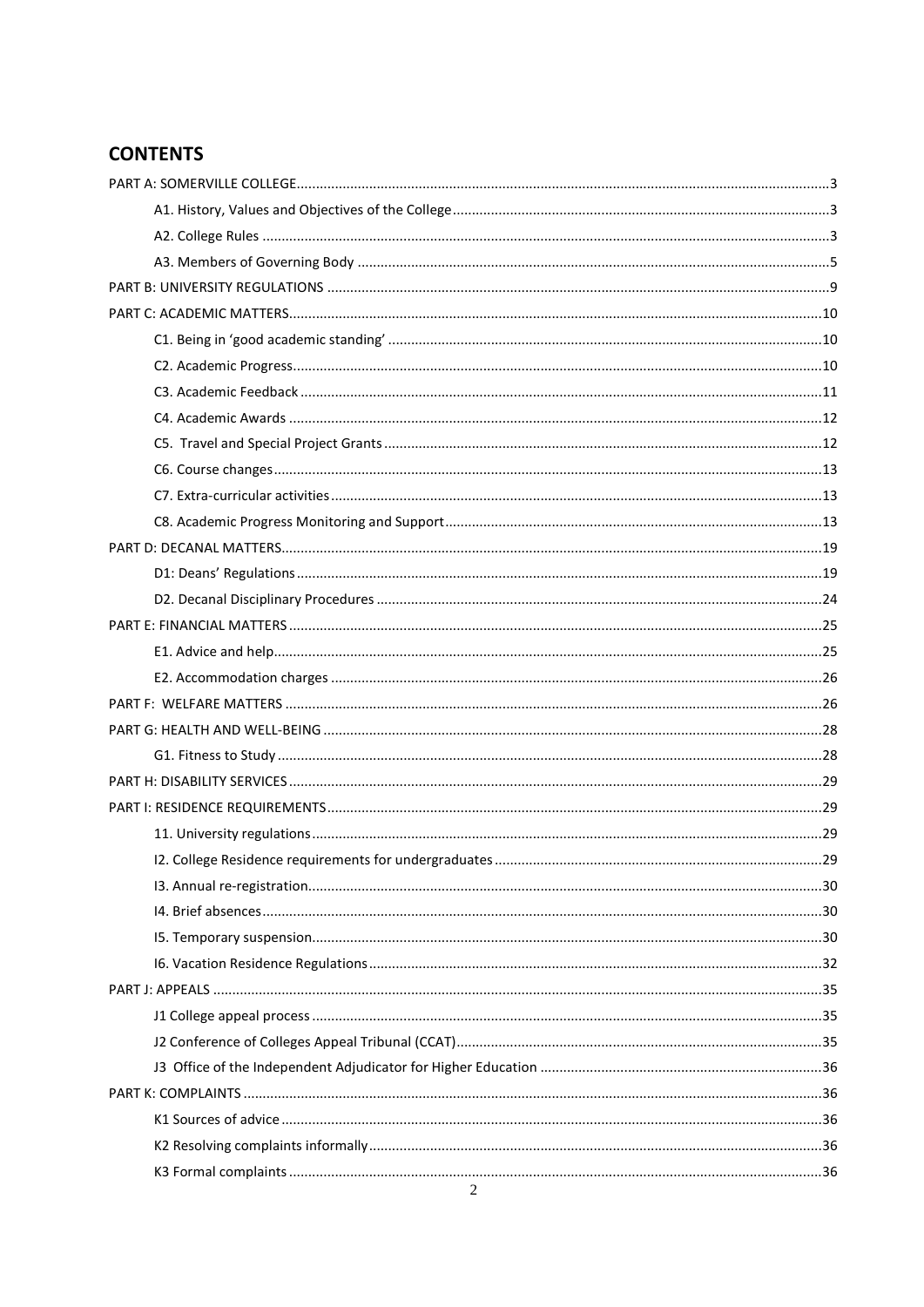# **PART A: SOMERVILLE COLLEGE**

#### **A1. History, Values and Objectives of the College**

Somerville College, named for the mathematician and astronomer Mary Somerville (1780-1872), was founded as Somerville Hall in 1879 to open up opportunities for higher education in Oxford to women, who until 1920 were excluded from membership of the University. Men have been admitted since 1994. Somerville provides opportunities to pursue learning at the highest level to all those capable of making good use of them. We pursue academic excellence by encouraging intellectual curiosity, critical engagement, and the development of the analytical skills of individual students, and we support teaching and learning through the provision of excellent resources. The insistence of the founding committee that Somerville be non-denominational and nondiscriminatory on the basis of religion was ground-breaking. It has inspired an on-going ethos of openness, inclusiveness and a willingness to be unconventional and consider change. In particular, in the  $21^{st}$  century, Somerville is a community that upholds values of Equality, Diversity and Inclusion. Somervillian traits also include a concern about access to learning and research for all, irrespective of background, an atmosphere of tolerance and a positive view of diversity. We hope you will be motivated and inspired by these aims and will make good use of the opportunities presented to you in your pursuit of academic excellence at Somerville.

#### **A2. College Rules**

As at other universities, a person accepting admission to the College thereby accepts an obligation to obey the College Rules and those of the University and to pay such fees, dues and charges as the College or University may lawfully determine. The undertaking to obey these rules forms part of the Somerville College Student Contract, which all students are required to sign before entering.

a) Those who have accepted a College place but have to withdraw for any reason should give at least three months' notice. Failing this, they will be expected to pay the fees and charges for the ensuing term. The same applies to any Junior Member withdrawing after beginning his or her course. In the case of absence through illness for long periods, a partial remission of accommodation charges may be made. b) Any Junior Member who, in the course of his or her academic career, is planning or experiences any material change in their personal circumstances must discuss it with his or her Personal Tutor and with the Principal, Treasurer, or Senior Tutor. c) Academic work must have the first claim on the time and effort of all Junior Members; students are expected to work to the best of their ability, to attend all academic appointments, and to produce all required written work punctually.

d) In order to maintain appropriate peace and quiet in the College community, Junior Members must accept such restrictions as the Dean, after consultation with members of the College, may from time to time impose.

e) If a Junior Member fails to meet the standard of application and behaviour expected, the College's procedures for academic and decanal discipline may be invoked. These, together with appropriate complaints and appeal procedures, shall be kept under review by the Governing Body and promulgated by means of the College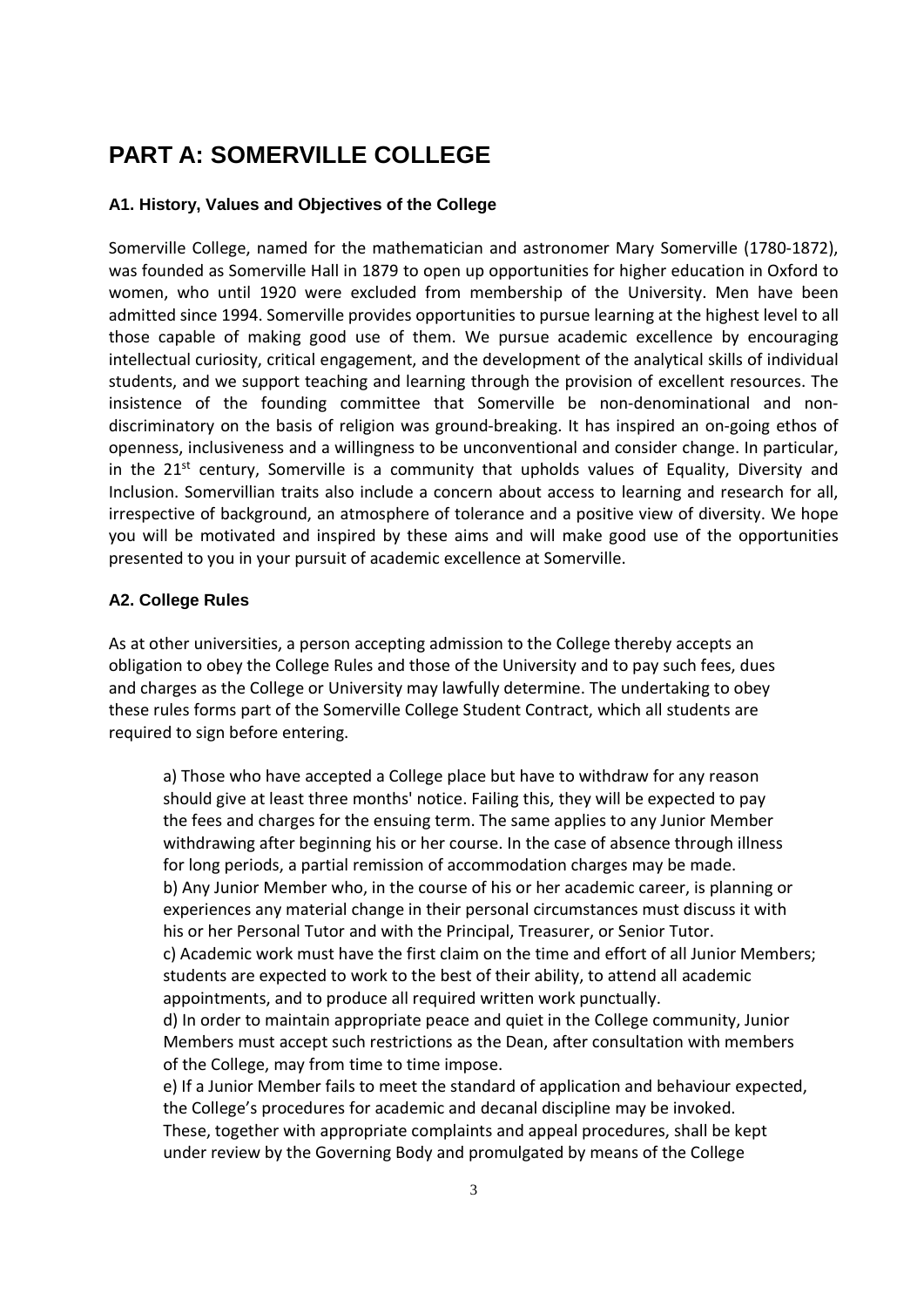Handbook, web-site and other appropriate media.

f) The Governing Body reserves the right to require withdrawal by any Junior Member whose membership, whether for want of industry or any other stated reason, is considered by the Governing Body to be no longer desirable

g) Any undergraduate standing for a JCR Executive post must consult his or her tutor in advance of the election. No undergraduate on probation for his or her place may seek election to the JCR Executive or to a similar office in a student organization. Undergraduates on report may not seek election to the JCR Executive without their tutor's permission.

h) Undergraduates in their first year are expected to live in College during Full Term. Any exception to this must have the approval of the undergraduate's Tutor and of the Principal.

i) An undergraduate or graduate room in College is for single occupancy by the Junior Member to whom it is allocated. Hence Junior Members must strictly observe the limits on the number of occasions when they may entertain a guest overnight, given in the Deans' Regulations.

j) All Junior Members have an obligation to keep themselves informed by checking their pigeonholes and their College e-mail daily during term time (occasionally during the vacations where practically possible), and checking for notices in the Porters' Lodge, in the Front Hall, and on the College web-site www.some.ox.ac.uk

k) It is the responsibility of all students, undergraduate and graduate, to make sure that they can be easily contacted at any time. When not in Oxford, therefore, Junior Members have an obligation to inform the College authorities in advance if they cannot be contacted within three or four weeks over the Vacation.

All undergraduates are automatically members of the Junior Common Room (JCR) and are encouraged to play a full part in its activities and governance. Graduate students are members of the Middle Common Room (MCR). All 4<sup>th</sup> year undergraduates may submit an application to become a member of the MCR.

Policies and regulations published by Somerville College and the University form the basic ground rules for living and learning in the collegiate University community. A non-exhaustive list is given below and is available at Policies webpage - http://www.some.ox.ac.uk/about-somerville/freedomof-information/policies-procedures-2/

Equality policies and related documents can be found on the Equality and Diversity webpage http://www.some.ox.ac.uk/about-somerville/freedom-of-information/equality-diversity/

#### **Policies and Guidance**

- Policy on Confidentiality and the Circulation of Welfare Information
- Data Protection Act
- Health and Safety Policy
- Risk Management Policy
- **Bribery and Fraud Policy**
- Policy on part-time graduate provision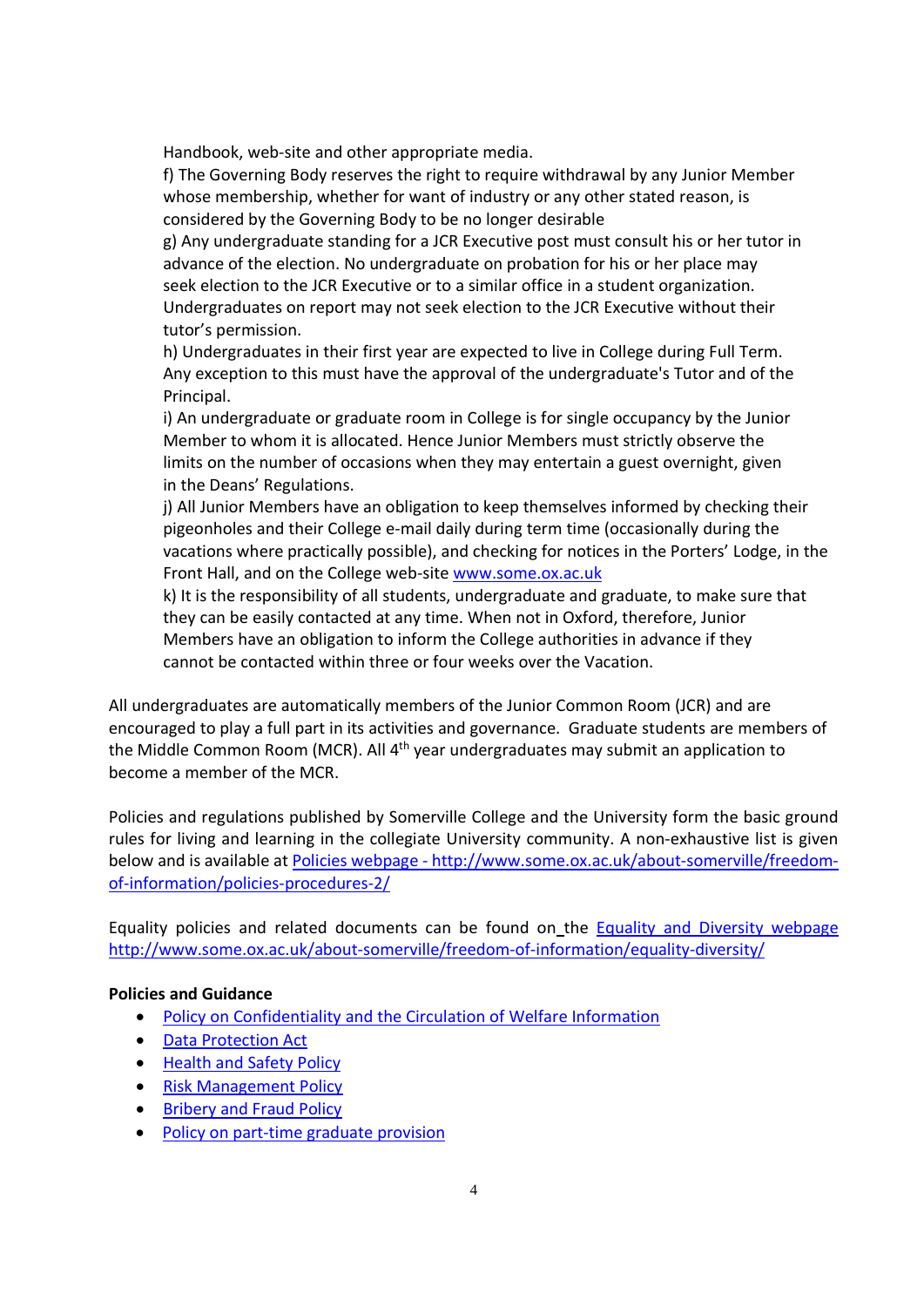#### **Codes of Practice**

- Harassment
- Freedom of Speech

#### **Rules and regulations**

- College Rules
- Deans' Regulations and Decanal Disciplinary Procedure
- Use of Library

Rules for use of computers and Network/IT facilities can be viewed at: http://www.some.ox.ac.uk/library-it/i-t/it-facilities/

Decisions about the College and its future are taken by the Governing Body, whose members are individually and severally responsible for the 'direction and management of the affairs of the College' (Statute I.5). The Governing Body (GB) consists of the Principal and Fellows, and is the ultimate authority within the College. A list of members is given below, and is also available on http://www.some.ox.ac.uk/about-somerville/somerville-people/ (filter by Governing Body). The JCR President and Treasurer, and the MCR President, attend for the un-reserved business of GB meetings. Governing Body also has a number of sub-committees, which are described in the bylaws, most of which have student representatives.

### **A3. Members of Governing Body<sup>1</sup>**

Principal: **Royall, Jan (Baroness Royall of Blaisdon)** PC Vice-Principal: **McNay, Lois**, BA MA Sus, MA Oxf, PhD Camb, *Professor of the Theory of Politics, Tutor in Politics* 

Senior Tutor: **Rayner, Stephen**, MA Oxf, PhD Durham, FRAS, MInstP.

**Fellows** (In order of seniority):

**Suerbaum, Almut**, Staatsexamen Dr phil Münster, MA Oxf, *Associate Professor of German and Tutor in German* 

**Stafford, Fiona**, BA Leic, MA MPhil DPhil Oxf, FRSE, *Professor of English Language and Literature, Tutor in English Literature* 

**Stone, Richard**, MA DPhil Oxf, MSAE, FIMechE, *Professor of Engineering Science, Tutor in Engineering Science and Vice Principal* 

**McNay, Lois**, BA MA Sus, MA Oxf, PhD Camb, *Professor of the Theory of Politics, Tutor in Politics*  **Walczak, Roman**, MA Oxf, MSc Warsaw, Dr rer nat Heidelberg, *Reader in Particle Physics, Tutor in Physics* 

**Thompson, Benjamin J**, MA PhD Camb, MA DPhil Oxf, FRHS, *Associate Professor of Medieval History and Tutor in History* 

**Spence, Charles**, MA Oxf, PhD Camb, *Professor of Experimental Psychology and Tutor in Experimental Psychology* 

**Weatherill, Stephen**, MA Camb, MSc Edin, MA Oxf, *Jacques Delors Professor of European Law* 

<sup>&</sup>lt;sup>1</sup> JCR and MCR representatives attend for unreserved business.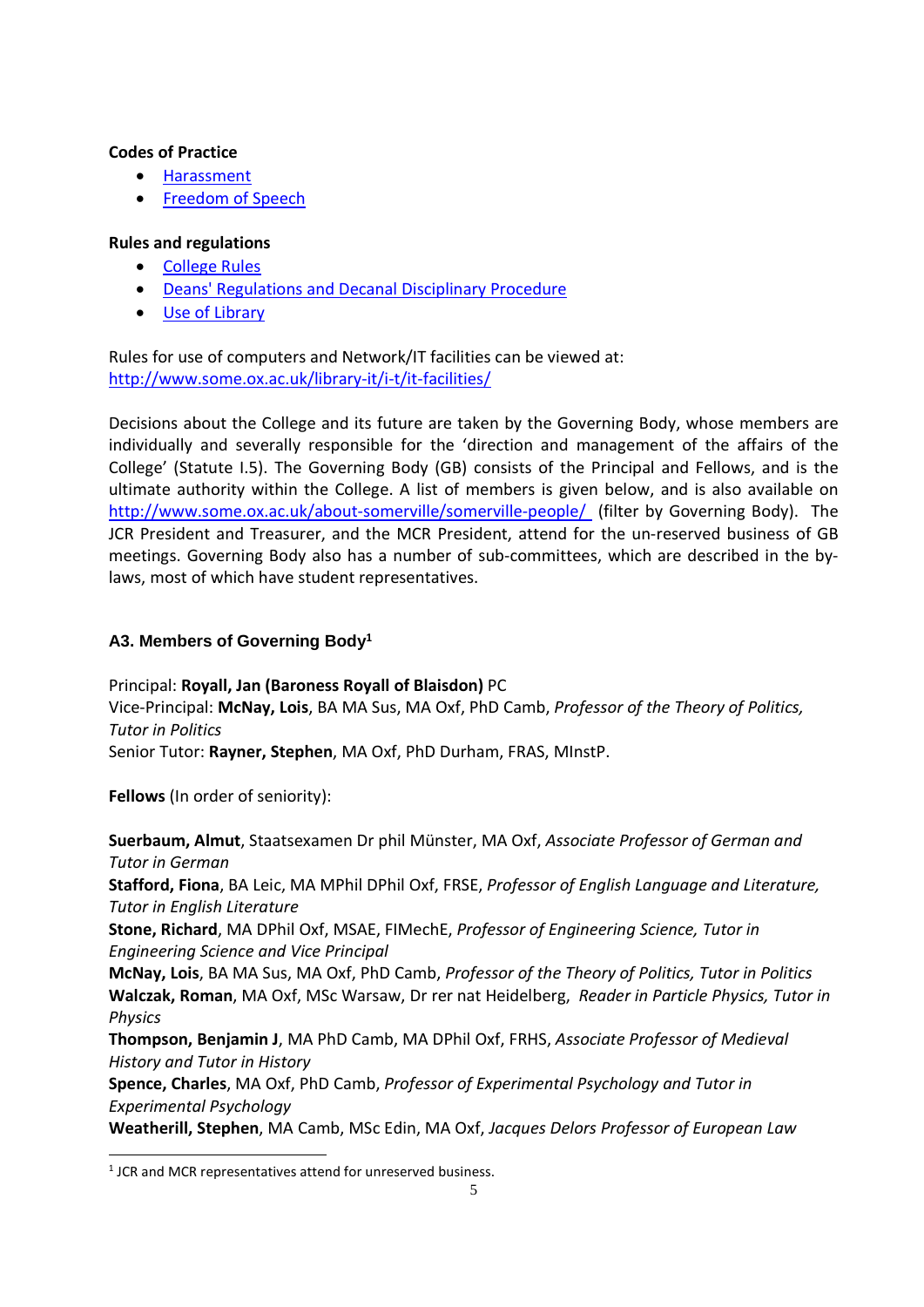**Thakker, Rajesh**, MA MD ScD Camb, MA DM Oxf, FMedSci, FRCP, FRCPath, *May Professor of Medicine* 

**Wood, Matthew**, MB ChB Cape Town, MA DPhil Oxf, *Professor of Neuroscience and Keeper of the College Pictures*

**Roberts, Stephen**, MA DPhil Oxf, FREng, FIRT, FRSS, MIOP, *RAEng-Man Professor of Machine Learning* 

**Pulman, Stephen**, BA Lond, MA PhD Essex, MA Oxf, FBA, *Professor of Computational Linguistics* **West, Philip**, MA MPhil PhD Camb, MA Oxf, *Associate Professor of English, Times Fellow, Tutor in English and Dean (MT)*

**Dickson, Julie**, LLB Glas, MA DPhil Oxf, *Associate Professor of Law and Tutor in Law* **Sutherland, Annie**, MA Camb, MPhil DPhil Oxf, *Associate Professor in Old and Middle English, Rosemary Woolf Fellow and Tutor in English*

**Anthony, Daniel**, BSc PhD Lond, MA Oxf, *Professor of Experimental Neuropathology and Tutor in Medicine* 

**Hayward, Michael**, MA DPhil Oxf, *Professor of Inorganic Chemistry and Tutor in Chemistry* **Dignas, Beate**, Staatsexamen Münster, MA DPhil Oxf, *Associate Professor of Ancient History, Barbara Craig Fellow and Tutor in Ancient History*

**Nowakowska, Natalia**, BA MSt DPhil Oxf , *Associate Professor of History and Tutor in History*  **Burton, Jonathan**, MA Oxf, PhD Camb, *Associate Professor of Organic Chemistry and Tutor in Chemistry and Dean (HT and TT)* 

**Lahiri, Aditi**, BA MA DPhil Calcutta, DPhil Brown, *Professor of Linguistics* 

**Simon, Steven**, BSc Brown, MA Oxf, PhD Harvard, *Professor of Theoretical Condensed Matter Physics and Tutor in Physics*

**Pitcher, Luke**, MA MSt DPhil Oxf, PGCert Durh, *Associate Professor of Classics and Tutor in Classics*  **Kemp, Simon**, BA Oxf, MPhil PhD Camb, *Associate Professor in French and Tutor in French*  **Rogers, Alex**, BSc PhD Liv, *Professor of Conservation Biology and Tutor in Biology*

**Manuel, Anne**, LLB R'dg, MA MSc PhD Brist, ACA *Librarian, Archivist and Head of Information Services* 

**Hare, Christopher**, BCL Oxf, MA Camb, LLM Harvard, Dipl D'Etudes Jurid Poitiers, *Associate Professor of Law and Tutor in Law*

**Rayner, Stephen**, MA Oxf, PhD Durh, FRAS, MInstP, *Senior Tutor, Tutor for Graduates and Tutor for Admissions*

**Parker, Andrew**, BA Liv, MA Oxf, ACMA *Treasurer*

**Potts, Charlotte**, BA Victoria, New Zealand, MA UCL, DPhil Oxf, FSA, *Sybille Haynes Associate Professor of Etruscan and Early Italic Archaeology and Art, Katherine and Leonard Woolley Fellow in Classical Archaeology and Tutor in Classical Archaeology* 

**Nielsen, Karen Margrethe**, MA PhD Cornell, Cand magisterii Cand philologiae Norwegian ST, *Associate Professor of Philosophy and Tutor in Philosophy*

**Duxfield, Julian**, MSc LSE, MA Oxf *University Director of Human Resources*

**Van der Hoorn, Renier**, BSc MSc Leiden, PhD Wageningen, *Associate Professor of Plant Sciences and Tutor in Plant Sciences*

**Ascari, Guido**, BA Pavia, MSc PhD Warw, *Professor of Economics and Tutor in Economics* **Ciubotaru, Dan**, BSc MA Babeş-Bolyai, PhD Cornell, *Associate Professor of Mathematics and Tutor in Mathematics*

**Kalim, Sara**, BA Oxf, *Director of Development* 

**Tyler, Damian***,* MSci PhD Nott, *Associate Professor of Physiological Metabolism and Tutor in*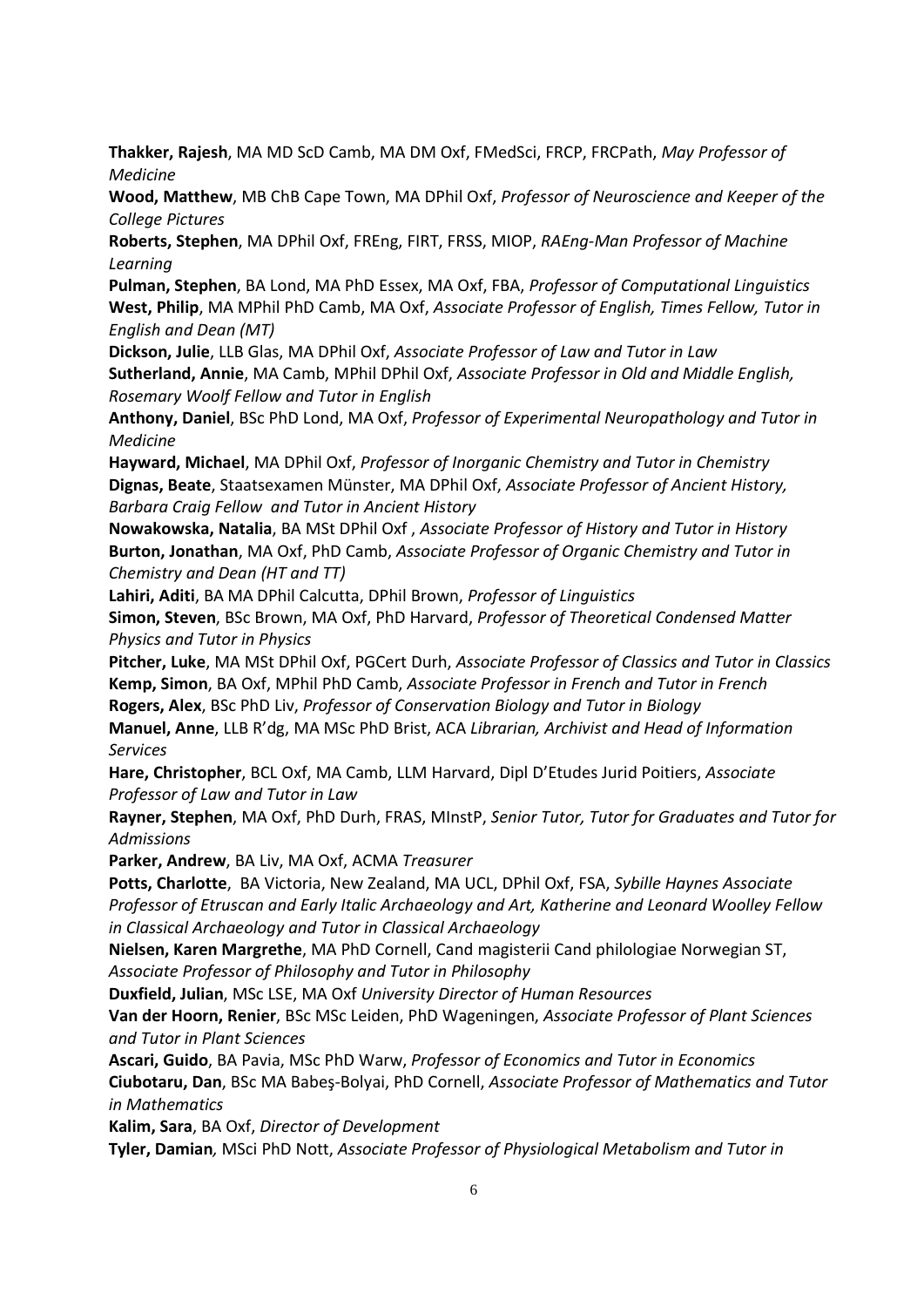#### *Medicine*

**Southerden, Francesca,** BA MSt DPhil Oxf, *Associate Professor of Italian and Tutor in Italian*  **Mycock, Louise,** BA Durh, MA PhD Manc, *Associate Professor of Linguistics and Tutor in Linguistics*  **Mikkola, Mari,** PhD Sheff, *Associate Professor of Philosophy and Tutor in Philosophy*  **Lambiotte, Renaud,** MPhys PhD Brussels, *Associate Professor of Networks and Nonlinear Systems and Tutor in Mathematics*  **Seiradake, Elene,** PhD Heidelberg, Associate Professor of Biochemistry and Tutor in Biochemistry **Samantha Dieckmann**, BMus, PhD, Associate Professor of Music **Faridah Zaman**, BA, MPhil, PhD, Associate Professor of History **Vivien Parmentier** – BPhys, MPhys, PhD, Associate Professor of Physics

#### **A4. College Committees<sup>2</sup>**

**Education Committee** is composed of the Principal (in the Chair), the Vice-Principal, Senior Tutor, Treasurer, Librarian, the Dean, Academic Registrar and all Tutorial Fellows. The PA to the Senior Tutor and Fellows acts as Secretary to the Committee. One Fellow from each Honour School, nominated by the Tutors in that School, attends each meeting. The Agenda is divided into two parts: Part A and Part B, the latter containing Reserved Business. The MCR and JCR Academic Affairs representatives attend for Part A. Each Honour School may also nominate one Lecturer to serve on the Committee. The Committee normally meets at least twice a term to consider such educational questions as may from time to time arise and in particular:

- a) Policies relating to teaching and learning;
- b) The progress, industry and conduct of undergraduates and graduates;
- c) The awarding of Scholarships, Exhibitions and Prizes from the appropriate funds, and carrying out an annual review of award holders;
- d) Examination results;
- e) The awarding of course and travel grants from the appropriate funds;
- f) Policy and guidance on matters of behavioural discipline
- g) The initiation of the College's academic disciplinary procedures in cases of students who fail to meet the stand

**Finance Committee** is composed of the Principal (in the Chair), the Vice-Principal, four Fellows who normally serve for at least two years, the Senior Tutor, Treasurer/Domestic Bursar who acts as Secretary to the Committee. The Governing Body may co-opt not more than three specially qualified persons, whether members of the College or not. The Agenda is divided into two parts: Part A and Part B, the latter containing Reserved Business. The JCR President and Treasurer, and the MCR President and Treasurer, may attend for Part A. The Committee normally meets at least twice in each term to consider such financial questions as may from time to time arise, and in particular:

- a) To scrutinize the annual and management accounts, and financial reports presented by the Treasurer;
- b) At such times as may be agreed upon, to approve a forward estimate of revenue and expenditure for each financial year;

 $<sup>2</sup>$  The full list is published in the College by-laws, available at , available at Freedom of Information webpage</sup>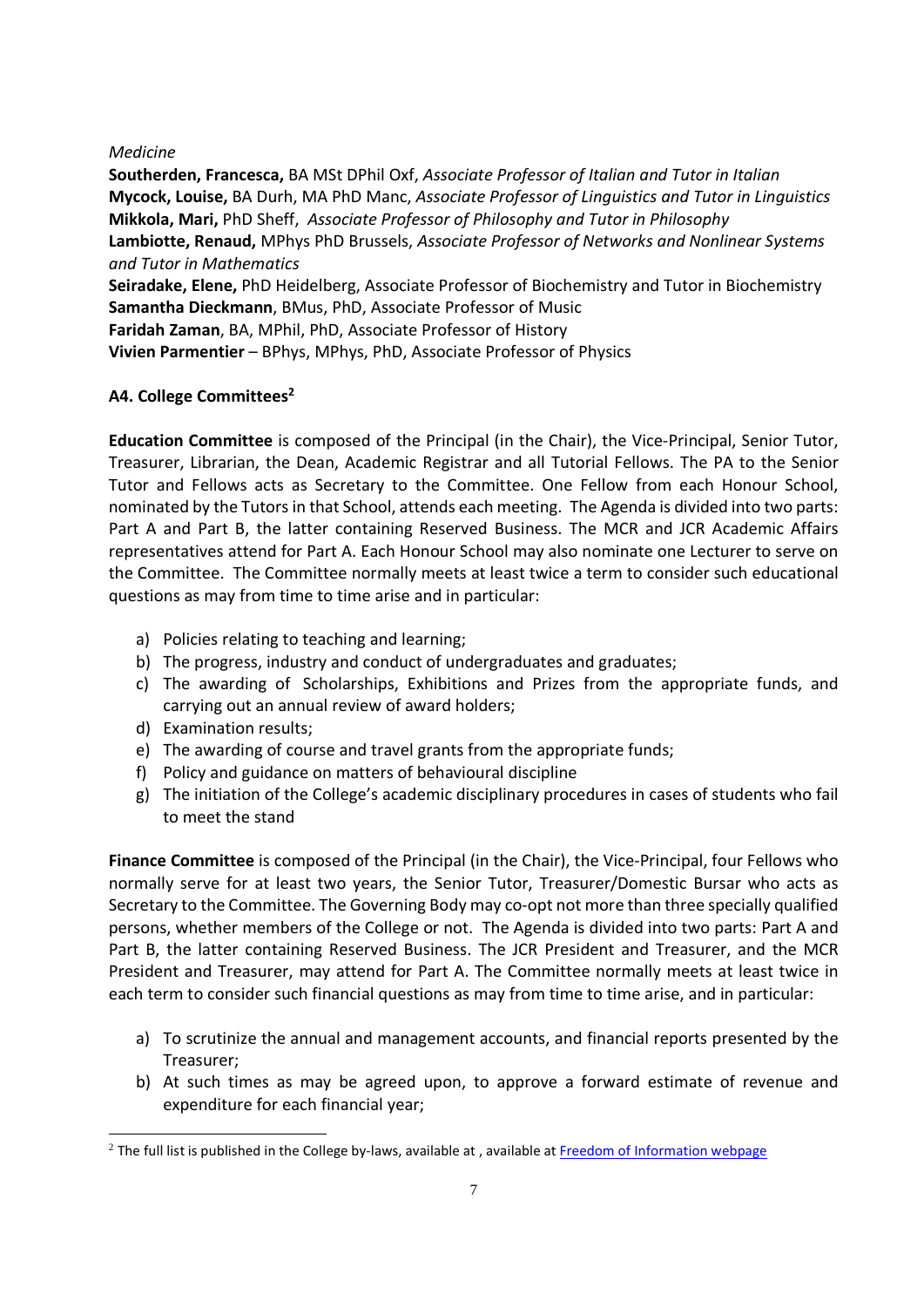- c) To review twice each year the state of the college's investments and properties;
- d) To authorize exceptional expenditure from revenue and to make recommendations to Governing Body in respect of capital expenditure;
- e) To keep under review the terms and conditions of administrative and domestic appointments;
- f) To consider other financial issues, as appropriate.

**Finance Sub-Committee** is composed of the Principal, Vice-Principal and Treasurer, together with at least two senior fellows, at least one of whom will normally have served already as a member of Finance Committee. The sub-committee shall be convened when required to discuss important issues, and issues of sensitivity.

**Library Committee** is composed of the Vice-Principal; four Fellows nominated by Governing Body to represent respectively the Humanities, the Social Sciences, the Mathematical, Physical and Life Sciences, and the Medical Sciences; one representative each from the MCR and the JCR; the Librarian, and the Assistant Librarian. The Vice-Principal serves as Chairman and the Assistant Librarian as Secretary. The Library Committee is responsible for the general administration of the Library and the disbursement of library funds. It normally meets at least once a term and reports to the Governing Body *via* Education Committee.

**Standing Committee** is composed of the Principal (in the Chair), Vice-Principal, Treasurer, Senior Tutor, together with four Tutorial Fellows. Those other members of the Governing Body who wish to attend should advise the Senior Tutor beforehand of their intention to do so. Heads of Departments not already represented on the Committee (e.g. Bursary, Library) may be invited to attend for discussions of issues of particular interest. The Standing Committee is not, for the most part, a decision-making body but may be asked by Governing Body to take on a delegated authority for operational decisions when the constraints of the timetable of Governing Body meetings require this, e.g. when a decision must be finalized following further enquiry or consultation prior to the next meeting of Governing Body, or during the Long Vacation.

The Committee normally meets two or three times a term

- a) To agree the agenda for meetings of Governing Body;
- b) To develop academic and other strategies for the College, and to monitor decision-making, and developments that bear on these strategies;
- c) To consider academic appointments and bids for association with University posts;
- d) To consider requests for buy-outs and leave, with particular attention to their impact on teaching resources;
- e) To receive the reports of ad hoc working groups;
- f) To discuss items which by reason of their complexity and difficulty are beyond the remit of other committees, or which need further attention beyond that given to them in a specialized committee, e.g. Buildings Committee, Finance Committee;
- g) To give close consideration to policy issues within the wider University, and external bodies, in preparation for consultation with Governing Body.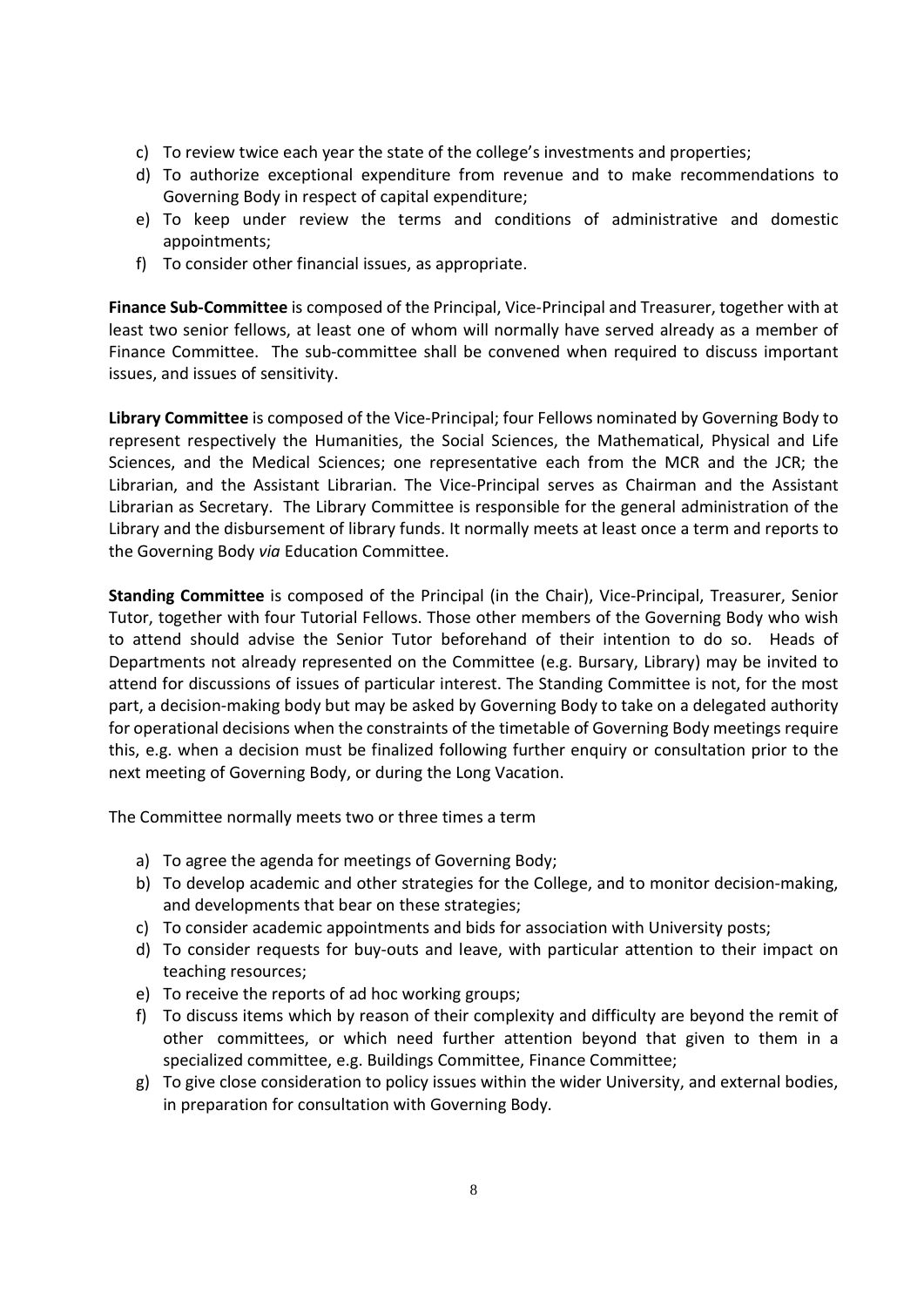# **PART B: UNIVERSITY REGULATIONS**

University Regulations are additional to the Rules and By-laws of individual colleges; student members are therefore expected to observe two sets of (complementary) disciplinary regulations. Those studying for degrees which are regarded as professional qualifications may also be expected to observe codes of conduct that have been drawn up by the University in consultation with the external bodies concerned; details will be provided by the relevant departments. Note also that University and College Disciplinary codes do not supplant the law of the land, and local government by-laws, all of which students must observe (like everybody else).

See: http://www.ox.ac.uk/students/academic/regulations for guidance on all University regulations, codes of conduct and policies.

General student conduct and the powers of the University Proctors are described at http://www.ox.ac.uk/students/academic/conduct, and the University's complaints and appeals procedures are outlined at https://www.ox.ac.uk/students/academic/complaints?wssl=1

*The University Student Handbook* is distributed to students each year, and may also be consulted on the University's web-site at http://www.proctors.ox.ac.uk/handbook/handbook/ It contains essential information for Students, covering the following issues:

- 1. Foreword
- 2. Introduction
- 3. Welfare
- 4. Fitness To Study
- 5. Residence
- 6. Academic Dress
- 7. Intellectual Property
- 8. Examinations & Course Requirements
- 9. Conduct
- 10. Disciplinary Procedures & Rights
- 11. Complaints Procedures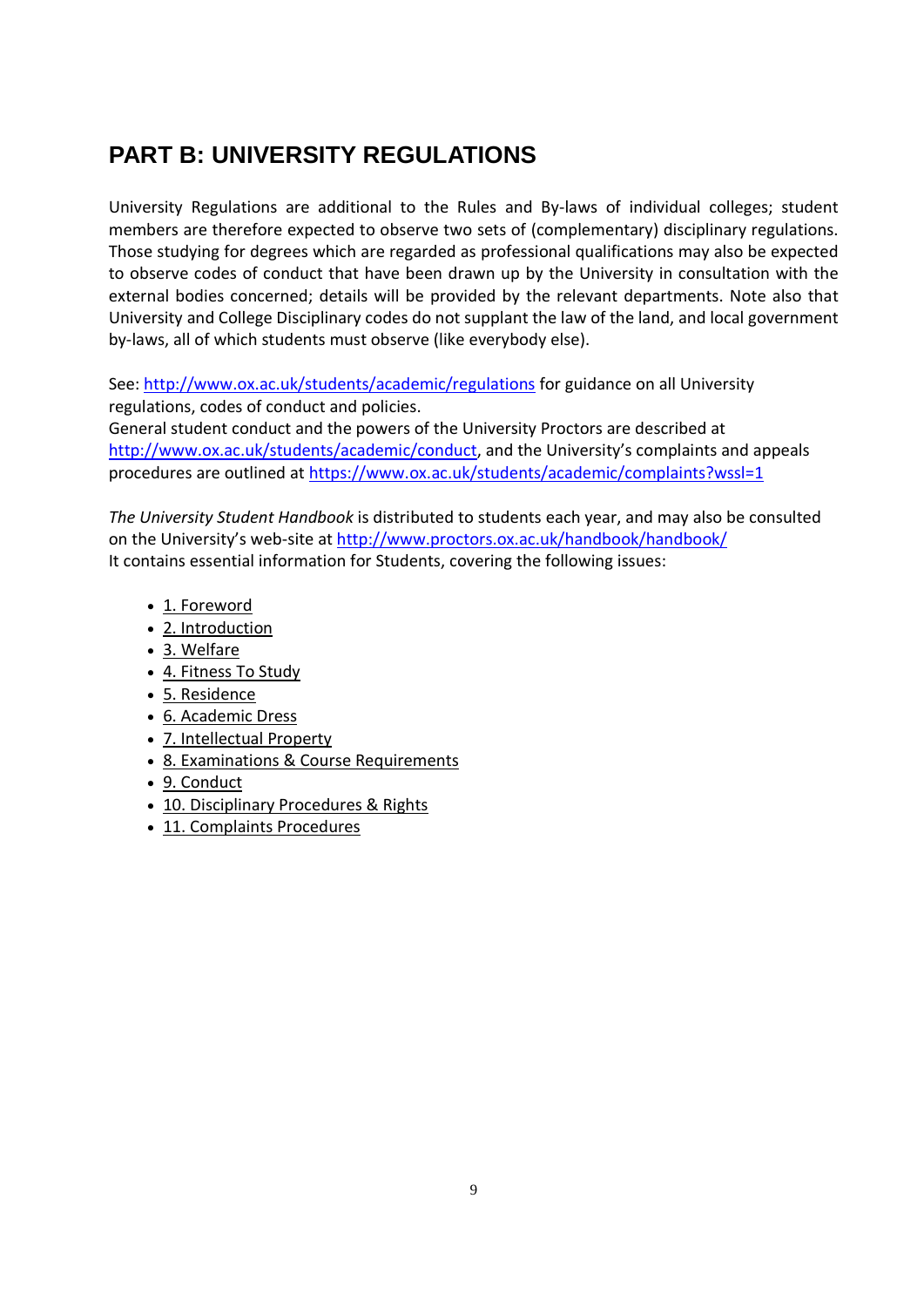# **PART C: ACADEMIC MATTERS**

## **C1. Being in 'good academic standing'**

While Somerville encourages students to take a full part in the College community and the wider University community, your continued membership of the College is conditional on being in 'good academic standing'. Academic work must have the first claim on the time and effort of all Junior Members. You will be deemed to be in 'good academic standing' if you

- i. Attend all tutorials, classes and other required academic commitments except where permission on adequate grounds is obtained, preferably in advance, from the tutor(s) concerned;
- ii. Produce assignments (essays, problem sheets, reports of laboratory work, translations, etc) and sit Collections with the regularity required by your tutor(s), except where permission on adequate grounds is obtained, preferably in advance, from the tutor(s) concerned;
- iii. Pass the First Public Examination (or other examinations laid down by the University as a necessary part of the course);
- iv. Produce work to the best of your ability, taking into account each student's particular level of ability;
- v. Keep the residence requirements laid down by the College and the University (see section I below);
- vi. Familiarise yourself and comply with the regulations for your course of study as set out in the University's *Examination Regulations* (see www.admin.ox.ac.uk/examregs). See also the Proctor's guidance at http://www.proctors.ox.ac.uk/handbook/handbook/

In addition to maintaining good academic standing, you are expected to meet the College's and University's standards and requirements of behaviour, which are explained in Parts B, C and D of this document.

#### **C2. Academic Progress**

Academic progress is monitored in a number of ways. Education Committee, a standing committee of the Governing Body of the College, meets twice a term to discuss educational issues and in particular the progress, industry and conduct of undergraduates and graduates. The Committee awards Scholarships, Exhibitions and Prizes for good work, and deals with matters of academic discipline.

At the beginning of each new term, and occasionally at other times, tutors set College examinations for undergraduates known as '**collections**', the purpose of which is to help with the assessment of the progress that undergraduates are making with their studies. They are less formal than University examinations, but good performance and evidence of excellent progress may be rewarded with prizes and a serious view is taken of failure to attend or of inadequate performance.

Furthermore, all undergraduates are expected to attend a brief annual meeting with the Principal, Baroness Jan Royall, during the academic year. Discussion may include the consideration of termly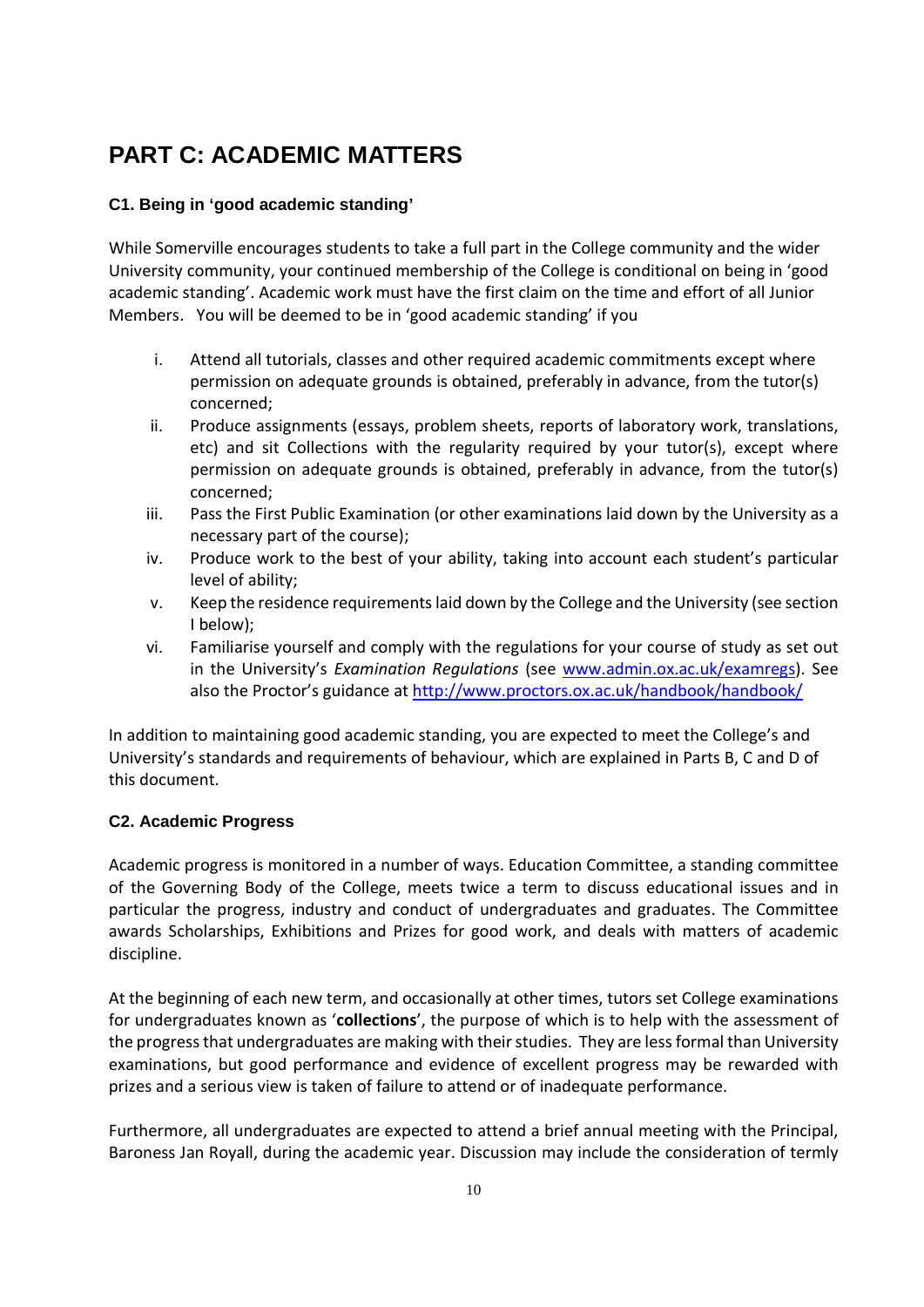reports and a review of academic progress, as well as general well-being. Meetings will be arranged in year groups and notices of dates will be sent out by the Academic Office. These meetings are compulsory, and every effort will be made to fit the timings with students' individual academic commitments. The Principal is also available, by appointment (through her Executive Assistant (70630, principals.office@some.ox.ac.uk) to offer advice or career guidance or to discuss references.

#### **C3. Academic Feedback**

### **a) Performance feedback**

The College provides feedback on your academic performance in a number of ways. Regular feedback, both oral and written, is provided through tutorials and interactions with your tutors, for example at your weekly tutorials and in end of term reports. The personal tutor of each undergraduate sees the contents of the report and is prepared to discuss academic progress at any time. Your reports will be read to you at the end of each term; tutors will post notices about report readings and unless special leave has been granted, no student may leave College at the end of each term until he or she has attended one of these. Log in to OxCORT (Oxford Colleges Online Reports for Tutorials) at www.oxcort.ox.ac.uk using your WebAuth account and you will be able to access those that have been released by your personal tutor. Note that some tutors may prefer to release reports only after you have attended a report-reading in person.

### **b) How students can provide feedback on teaching**

The College values comments on the teaching you have received. All undergraduates will be given the opportunity to submit anonymous written feedback at the end of Hilary Term. Constructive feedback is extremely valuable to the College, whether positive or negative. All responses are anonymous. If you have specific concerns about your teaching that you feel unable to discuss with your tutor or through the feedback surveys, you should arrange do so in confidence with the Senior Tutor.

#### **c) Support available to students experiencing academic difficulties**

We understand that there will be times when you may go through periods of difficulty with your work and this will be viewed sympathetically by tutors, provided that you do your best to keep up a satisfactory level of work at all times.

The tutorial system works best when there is a high level of trust between tutor and student, so you are advised to keep closely in touch with your personal tutors, particularly if you are experiencing some difficulties, be they academic, medical or personal, which may affect your ability to maintain good academic standing.

If you prefer to speak to someone other than your tutors about such matters, and if academic performance is involved, you are strongly encouraged to speak in confidence to the Senior Tutor, who will be able to advise you of the best course of action. If academic difficulties have their roots in welfare issues, other processes may be more appropriate than the academic disciplinary procedures described in this document.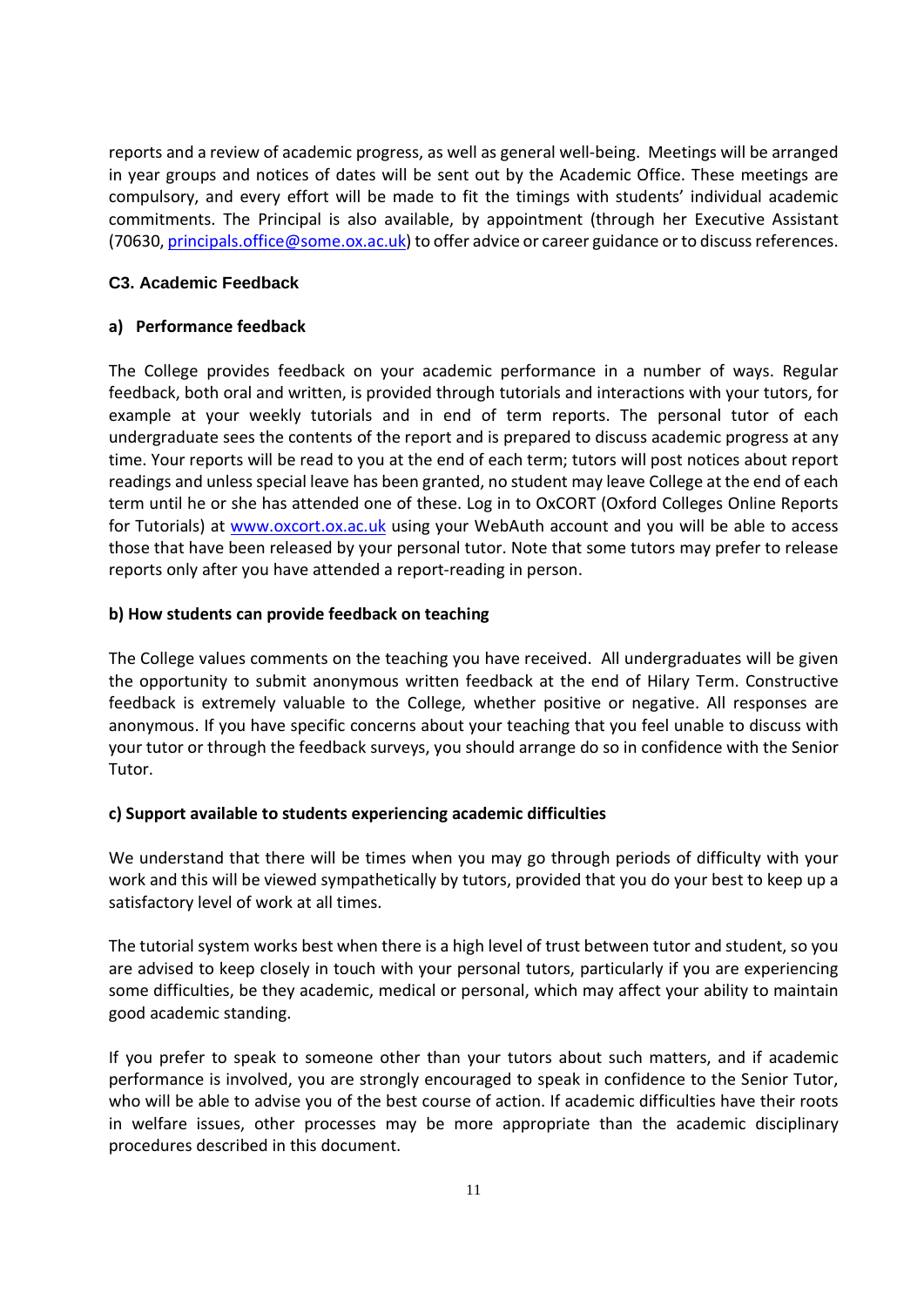#### **d) Requests for additional tutorials and collections**

The College gives all students the opportunity to undertake tutorials and collections. All undergraduates should make the most of these opportunities when they are offered. Organising tutorials and collections requires significant effort from tutors and staff. Requests for additional tutorials or collections, outside of the substantial standard provision, are not granted lightly. The college will consider requests sympathetically where they relate to personal welfare circumstances, such as ill-health or bereavement. Decisions are made about what, in your tutor's judgement, is in your best academic interests. Requests made on the grounds of personal preference or due to extra-curricular activities will not be granted. Where a scheduled collection is missed, the college may require evidence of the reason for the missed collection.

#### **C4. Academic Awards**

Education Committee awards Scholarships and Exhibitions, initially at the end of the first year of an undergraduate course, for work of special merit. Thereafter, Scholarships and Exhibitions may be awarded at any time for especially good work by an undergraduate. The value of a Scholarship is currently £500 per annum, and of an Exhibition, £200 per annum. These values are subject to review early in Michaelmas Term and may change. Holders of Scholarships and Exhibitions awarded by the College are entitled to wear a Scholar's gown. Scholarships and Exhibitions are awarded for one year. Awards are not automatically renewed and must be earned afresh each year.

Scholars and Exhibitioners will not receive their awards for any terms in which they are not in residence in Oxford (e.g. because of illness, or spending a year abroad), and their award will be suspended if their absence is medically certified as desirable or if they have leave of absence from the Governing Body of the College. The award will be reinstated when they resume their course.

If a Tutor is dissatisfied with the industry, effort or attendance of a Scholar or Exhibitioner, he or she may report this to the Education Committee or the Governing Body, at any meeting of the year. Similarly, he or she may at any time report particularly good work. An unfavourable report will not normally be made without adequate prior notice to the undergraduate concerned.

Education Committee also awards Prizes to undergraduates on the results of Long Vacation essays and/or other work prescribed by tutors in each School and on tutors' reports. College Prizes are also awarded to those obtaining a First in Honour Moderations or a Distinction in Moderations or Prelims. A College Prize may be awarded in any subject. The value of a prize is currently £60.

#### **C5. Travel and Special Project Grants**

Travel or Special Project Grants can be applied for each term and notification of deadlines will be emailed. Priority is given for assistance with projects directly related to the degree course, including formal training related to studies. Undergraduates are generally entitled to £350 over a 3 year period for qualifying projects, but the awarding panel may, at their discretion, make larger awards where the proposal has sufficient merit.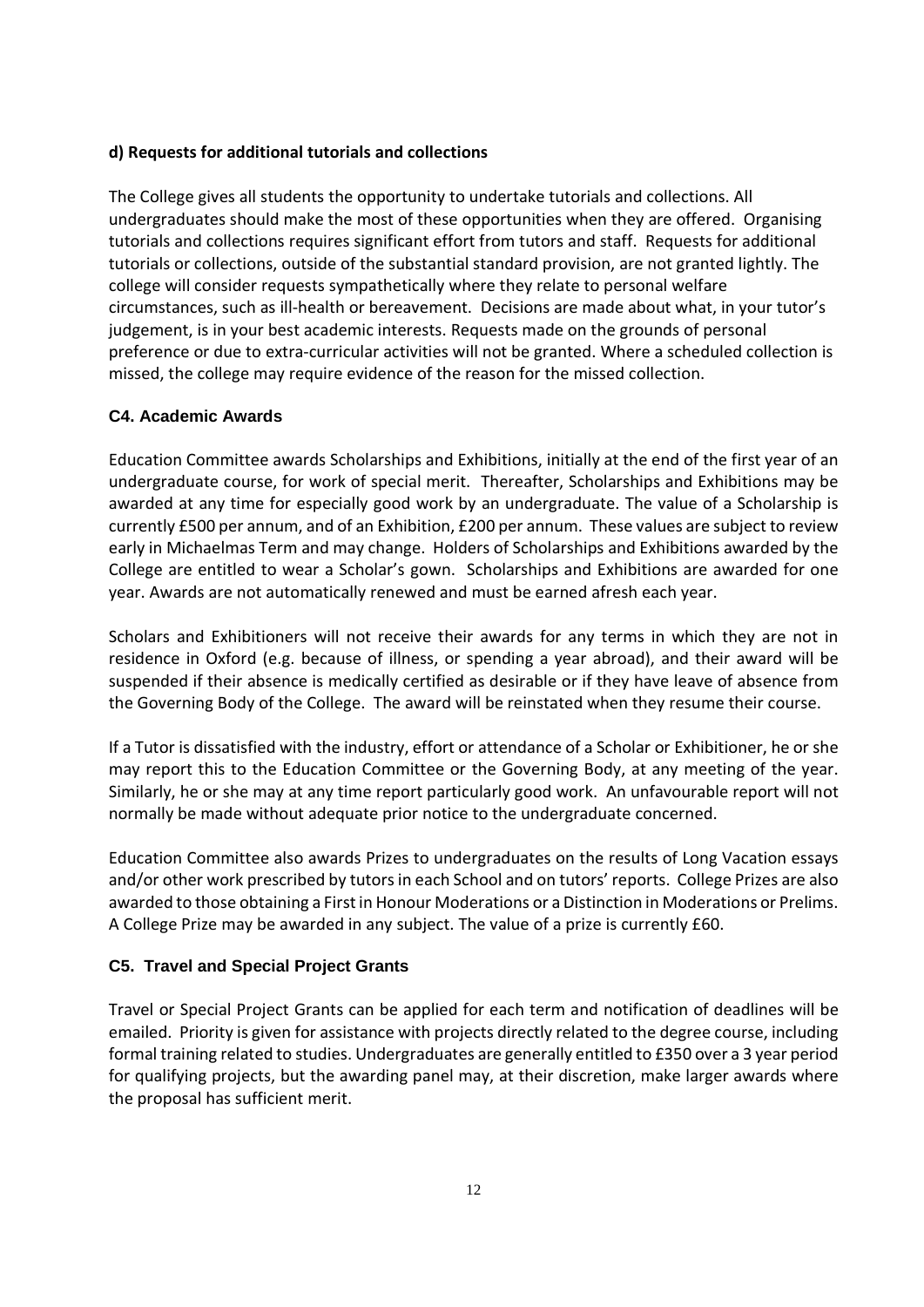#### **C6. Course changes**

If you have doubts about your choice of course you should speak to your Personal Tutor, or, if you prefer, the Senior Tutor. Remember that you were admitted to the College because you showed aptitude to study a particular subject, and students are admitted in more or less the numbers for which tutorial teaching can be provided, so there may not be places available on a different course. Anyone being considered for another course will be interviewed again, and in addition to teaching capacity issues there may be academic reasons why a change may not be permissible.

#### **C7. Extra-curricular activities**

Academic work must have the first claim on the time and effort of all junior members. If you are contemplating election to JCR posts, or other demanding extra-curricular activities (such as holding office in other student organizations, producing plays, editing newspapers or magazines, Blues sports, organizing Balls, or any other commitment likely to make a serious encroachment on the time that you can devote to academic work), you are strongly advised to discuss your plans with your tutors first. More specifically, any undergraduate wishing to stand for JCR President, JCR Treasurer/Vice-President, JCR Equal Opportunities and Admissions Officer or JCR Academic Affairs Representative must first receive the permission of their tutor<sup>3</sup>. Involvement in extra-curricular activities will not be regarded as a valid reason for any failings of academic effort or achievement.

#### **C8. Academic Progress Monitoring and Support**

The Academic Progress Support process outlined below is intended to be followed in cases where a student is not fulfilling their academic obligations or otherwise failing to make the academic progress expected of them including being in "good academic standing" as defined above. The purpose of all procedures of academic progress support is to identify as early as possible when a student is not progressing satisfactorily, to help the student to do so and to conclude their course successfully. It is important to be clear that it is in every student's best interests to be fully aware of their academic position and to be given every help and encouragement to achieve their academic potential. The academic progress monitoring and support system is not designed solely to help students whose progress is unsatisfactory due to insufficient effort on their part. It should serve to support students that are not progressing academically as they should, whatever the cause for the deficit.

[Except as provided below], matters of academic progress will be kept separate from disciplinary action for other forms of misbehaviour, which will not be referred to in any document or discussion dealing with unsatisfactory academic progress. The steps of the academic progress support procedures are explained below and are designed to be transparent and to give every opportunity for students to explain any special circumstances that should be taken into account in reviewing their situation. All tutors wish to ensure that their students make the best use of their time at Somerville and obtain a qualification that was worth the time invested in it by the student; so long as students do this and work to the best of their ability, they will not be subject to the formal stages of the academic progress support process.

<sup>&</sup>lt;sup>3</sup> For Somerville's rules, see A2 College Rules section, point g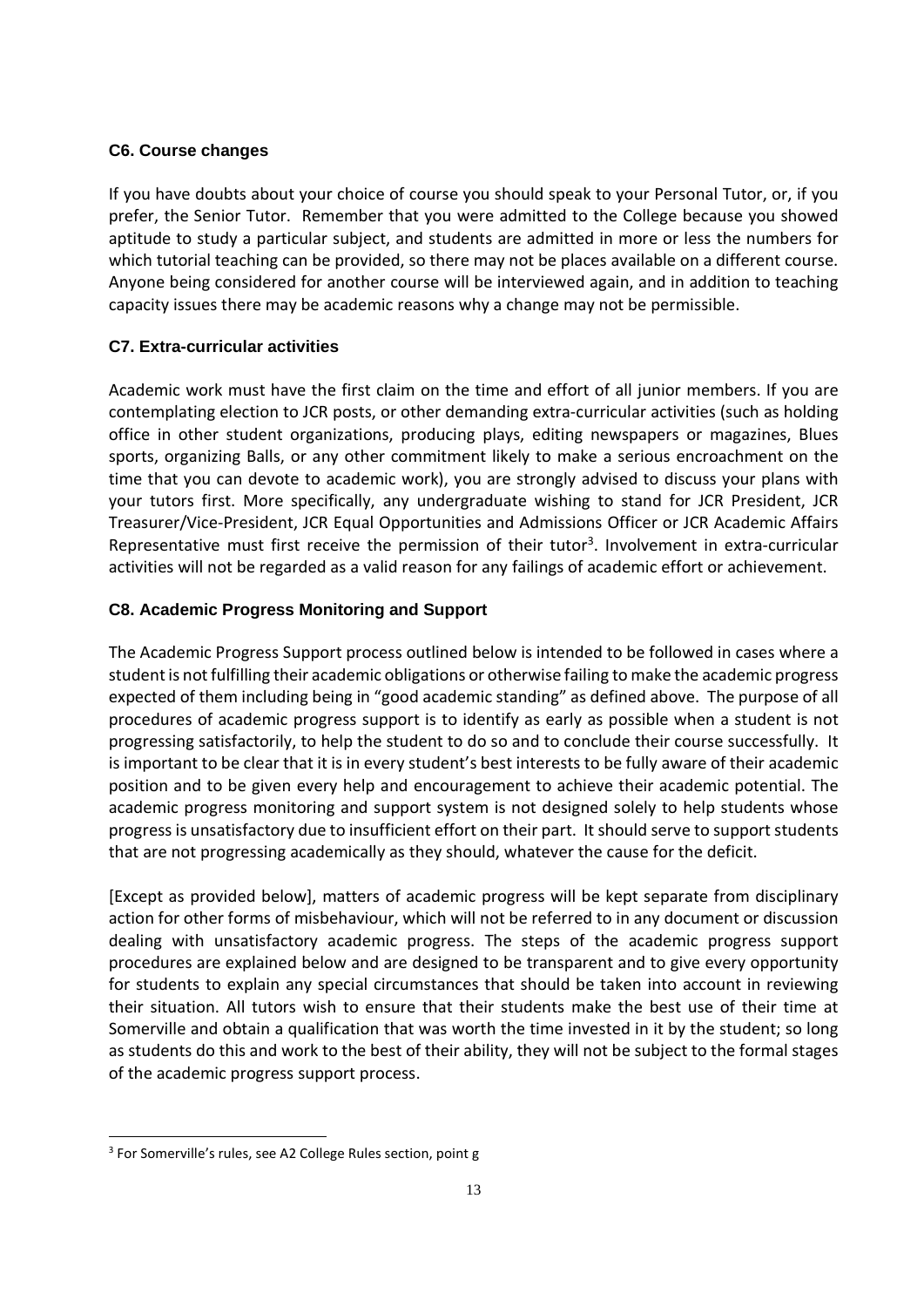#### **Academic Dishonesty**

The use of dishonest means in any examination or in fulfilling any academic obligation is a serious disciplinary offence. If a student is alleged or is suspected to have committed such an offence, the procedures set out under D1 Deans' Regulations shall apply.

#### **Informal Monitoring**

If in the opinion of any of their tutors a student is not, or is at risk of not being, in good academic standing as described in section C1 (for example, if they perform poorly in exams/Collections or tutorials, or if attendance is poor), their Personal or Organising Tutor will normally in the first instance remind them informally of these obligations and will normally give an informal warning to the student. The tutor should normally discuss the matter with subject colleagues and/or the Senior Tutor prior to giving the informal warning.

This will normally take place at an individual, face to face meeting at which the Personal or Organising Tutor will clarify that an informal warning is being given to the student, specify the breaches of academic obligations which have prompted it, give the student an opportunity to comment, and set out the actions needed to improve performance, preferably, but not necessarily, with the agreement of the student. As a matter of good practice in tuition, this should not normally be the first time that the tutor has discussed their concerns with the student. It is anticipated that shortcomings in any student's work are normally discussed outside the scope even of this informal stage in the first instance. The Personal or Organising Tutor will make a note of the date and contents of the informal warning and it will usually be considered spent within one year after it has been issued, provided there has been no further breach of academic obligations, unless the Personal or Organising Tutor specifies otherwise.

There is no obligation for an informal warning to be given, and, in a serious case, the College may move directly to Step 1 of the academic progress support process. The informal warning will be reported to Education Committee. A wide range of remedial actions are available to help a student in this situation. The most common of these is requiring the student to meet regularly with the Academic Registrar or the Senior Tutor to monitor and support their academic progress. The student may also be referred to academic skills support available through the Margaret Thatcher Scholarships Trust Development Programme or to other sources of skills support. Depending on the situation, the tutor may make engagement with skills support advisory or mandatory.

#### **Step 1 – Report**

If, following the issue of an informal warning (or where there is a serious breach of conditions of good academic standing whether or not an informal warning has been issued), a student is not meeting the conditions of good academic standing described in section C1 (for example, if they perform poorly in exams/Collections or tutorials, or if attendance is poor), their Personal or Organising Tutor will report their concerns to Education Committee, a college committee that meets at least twice a term that is normally chaired by the Principal. The committee members will discuss the student's case and decide whether the student should be put 'on report' and any conditions that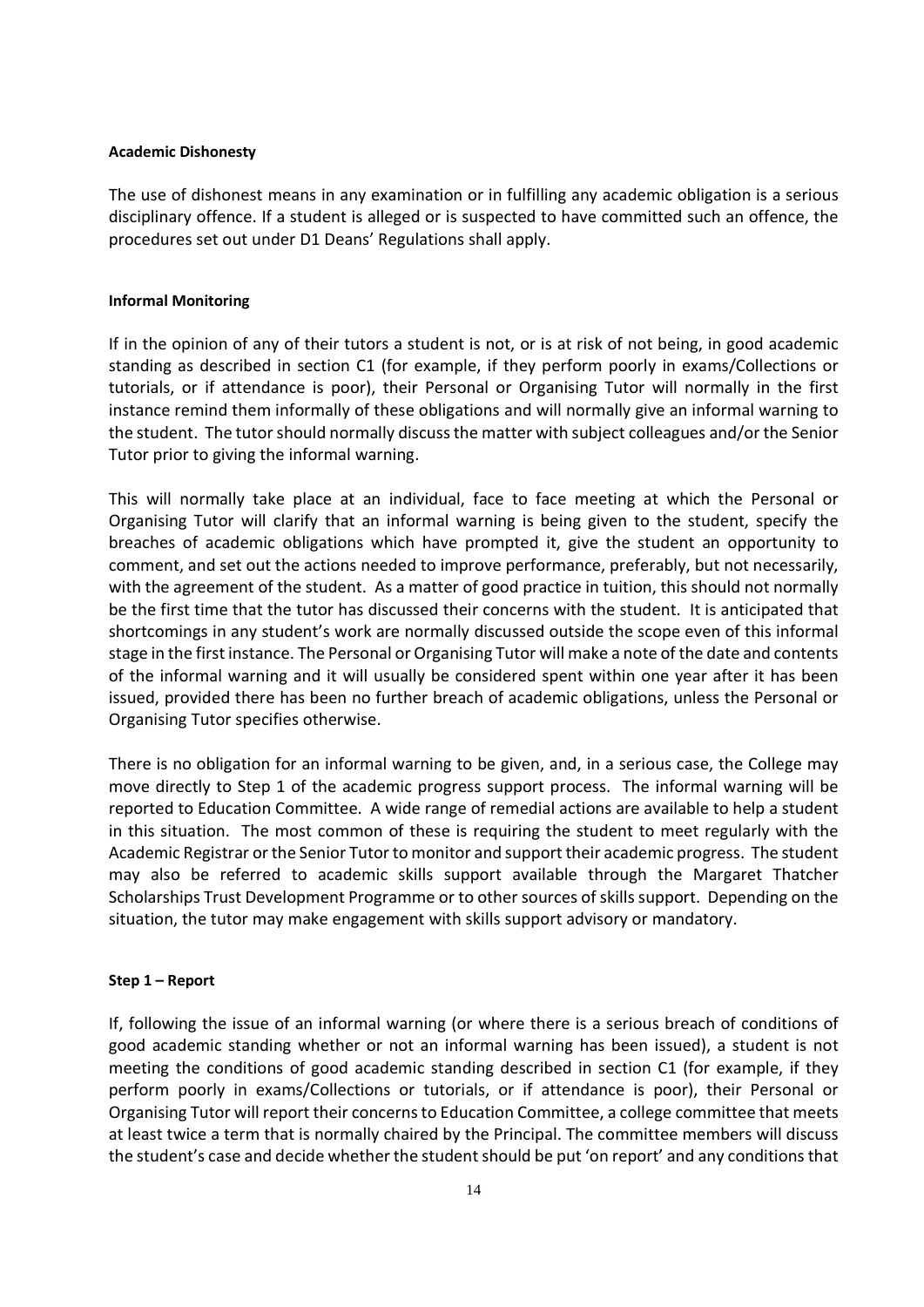should be attached to this status.

The student will have the opportunity to put their case to the Education Committee in writing and to draw attention to any mitigating circumstances that may apply. Mitigating circumstances are significantly disruptive and/or unexpected events which are beyond the student's control (such as illness or bereavement) but which might affect academic performance when submitting work or sitting examinations. Circumstances or events that would not normally merit consideration include consequences of paid employment and sporting, social or other leisure commitments. The College may require independent confirmation of mitigating circumstances, for example a medical certificate from the College Doctor in cases of illness or equivalent proof in other circumstances.

It is not in the student's interests to be unaware of their academic position or to fail to address such aspects of their academic situation as are within their power to change, regardless of the circumstances that give rise to any difficulties. Where mitigating circumstances are known, Education Committee may still decide to place a student on report where changes that are within the student's capability are needed to make whatever academic progress the student is able to achieve.

Being on report is a formal warning about academic progress and is intended both to demonstrate the College's concerns that the student may not be working as well as they could or have other difficulties which they should be addressing, and to help the student improve their academic performance. The student will be sent a letter clearly explaining what improvements or changes are expected, either in terms of rules to be observed or of levels of performance and/or targets to be achieved. The letter will also warn the student that failure to make the requisite improvements or changes may result in the next step of the Academic Progress Support Procedure (Probation) and that a breach of the terms of probation could, after reference to an Academic Review Hearing, lead to severe penalties including expulsion from the College. This letter will be kept on the student's file. They will be given a timeframe to make these changes/improvements and a meeting will be arranged for them with the Principal in order to discuss their general situation.

Following receipt of the letter, a student should immediately arrange to discuss the case with their Personal or Organising Tutor to make sure they are clear about the circumstances. If any mitigating circumstances have not been revealed at this point, they should tell their tutor or the Senior Tutor without delay. If any come to light, they will be placed on record and the requirements of their status may be modified. Tutors will be able to offer the student advice, and may refer them to the College Doctor or the Counselling Service for further help.

Their progress will be closely monitored and reported to each meeting of Education Committee. If the standard of their work improves sufficiently and they meet the conditions they have been set within the relevant timescale, they will be taken off report and a letter confirming this will be sent to them and placed on their file. If they show some improvement but not all conditions have been met, their tutors may request that they remain on report, either with the same or different conditions. If they do not meet the conditions set within the specified timeframe, it is likely that they would be moved to step two of the academic progress support process.

Save in exceptional circumstances, a student may not remain on report for longer than the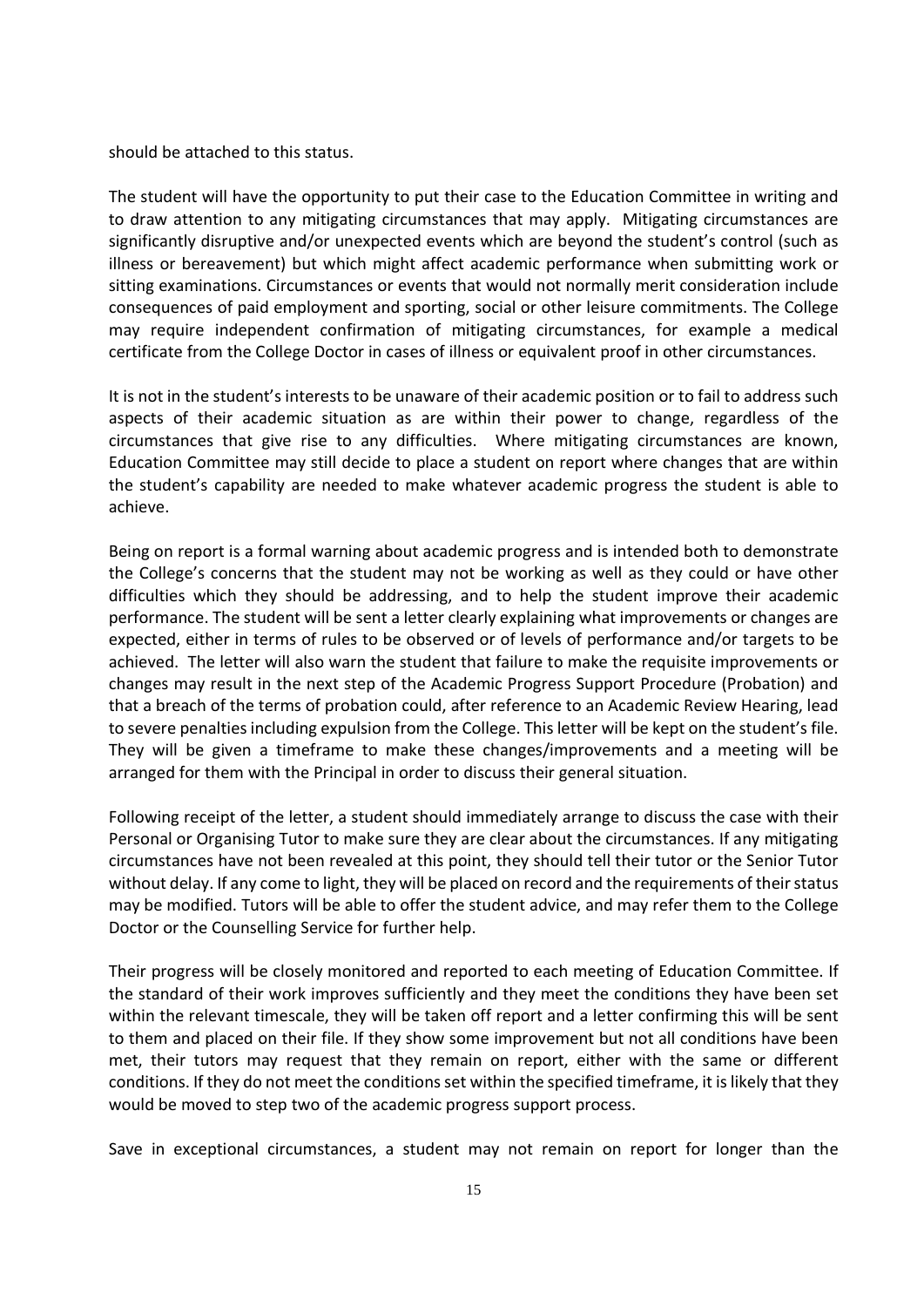equivalent of one full term, before either being taken off report successfully or moving to Step 2 of the Academic Progress Support process, Probation.

There is no obligation for a student to have been on report prior to being placed on probation. In a sufficiently serious case (as outlined below), the College may move directly to Step 2 of the academic progress support process.

#### **Step 2 – Probation**

If a student on report does not meet the conditions set for them, Education Committee is likely to decide to issue a formal warning by placing a student 'on probation' for their place: that is, the question of whether they should remain on course now comes into consideration. A student who has been given a verbal warning by their tutors without yet having been placed on report by Education Committee may also be placed directly on probation by the Committee, if circumstances warrant: for example, if the student's default is sufficiently serious, or if considerations of timing make it desirable to reach a final decision about a student's future.

The student will have the opportunity to put their case to the Education Committee in writing and to draw attention to any mitigating circumstances that may apply. Mitigating circumstances are significantly disruptive and/or unexpected events which are beyond the student's control (such as illness or bereavement) but which might affect academic performance when submitting work or sitting examinations. Circumstances or events that would not normally merit consideration as mitigating circumstances include consequences of paid employment and sporting commitments. The College may require independent confirmation of mitigating circumstances, for example a medical certificate from the College Doctor in cases of illness or equivalent proof in other circumstances.

To be placed on probation signals that there are serious problems with a student's performance, but it should be noted that there are examples of students who spend a period on probation, and yet improve their performance and successfully complete their degrees. The conditions of probation will be conveyed to the student in a letter. The student will be told clearly what is expected of them in the future, and given a timetable for achieving these expectations.

The letter will also explain that if the conditions of probation are not met, then it is likely that Education Committee would recommend referring the student to an Academic Progress Hearing (APH), the third and final step in the College's academic progress support process (see below). If the conditions set in the probation letter are met, Education Committee may decide either to take the student off probation and require no further report on their progress, or to place the student on 'report' status (see step 1 above). If they show some improvement but not all conditions have been met, their tutors may request that they remain on probation, either with the same or different conditions. Where the conditions of probation include achieving a set mark in collections this will be double blind-marked by external assessors, and in cases where they disagree, the more favourable mark will be used. A meeting will be arranged for the student with the Principal in order to discuss their general situation and to make sure that the student understands the situation and has the opportunity to make all material circumstances known.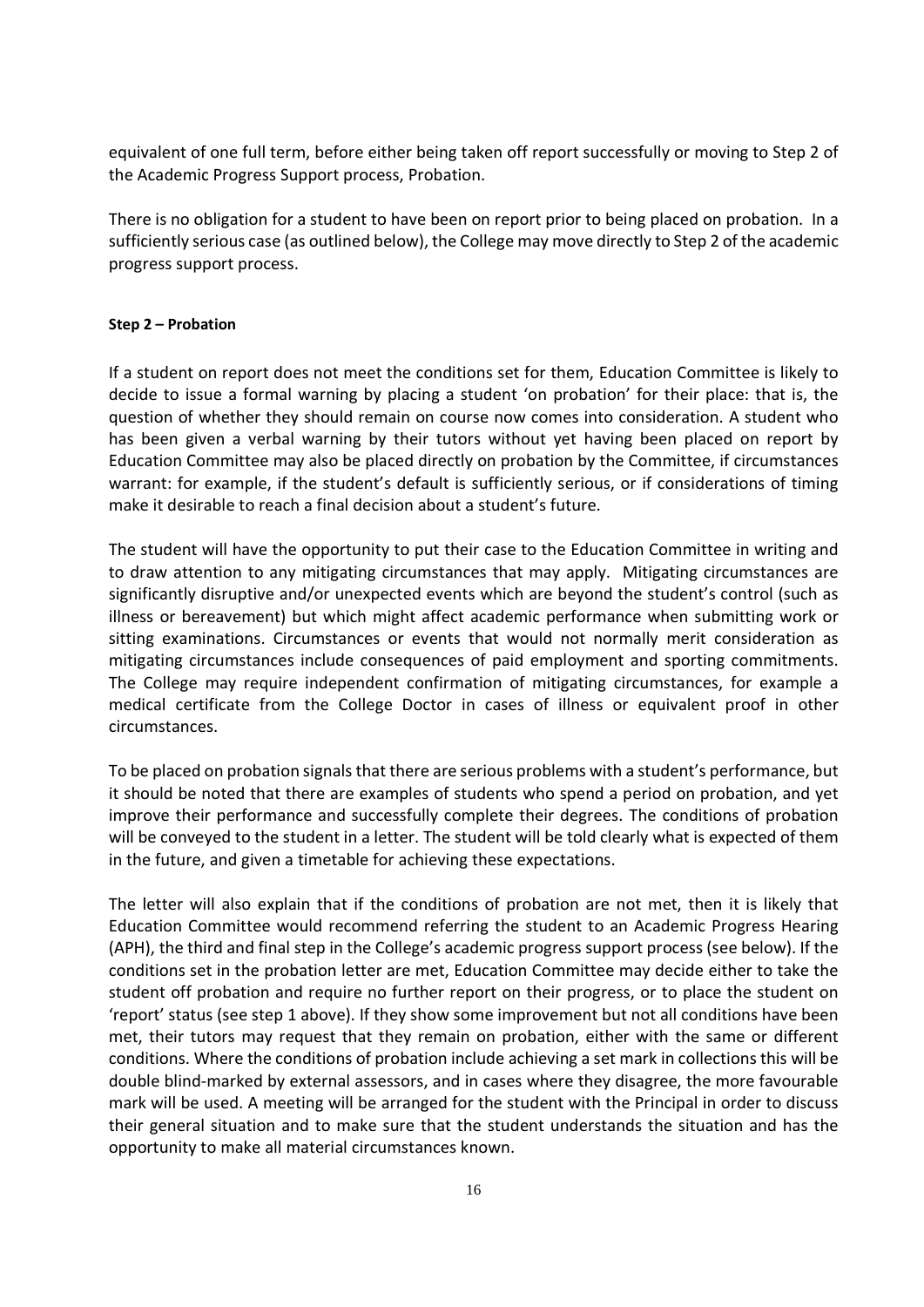If a student has been on probation for at least four weeks before the start of their First Public Examination and a condition of the probation (notified to the student in writing at least four weeks before the start of the first exam) is that some or all of these exams are passed at the first attempt, and that condition is not met, the student's course of study will be terminated. This is also explained in the University's Policy and Guidance on Undergraduate Learning and Teaching, point 7.50: http://www.admin.ox.ac.uk/media/global/wwwadminoxacuk/localsites/educationcommittee/doc uments/policyguidance/PGUGLearningandTeaching.pdf

#### **Step 3 - Referral to an Academic Progress Hearing**

If a student on probation does not meet the conditions set for them, Education Committee is likely to agree that an Academic Progress Hearing should be convened. Given that the student will only reach this stage if they have failed to meet conditions set to retain their place, if nothing emerges from the hearing that sets the matter in a different light, the outcome will be that a student is sent down but, in the light of evidence presented at the hearing, the panel may make a different set of recommendations. The recommendations of the Panel may include banning, temporary suspension or expulsion from the College. The Panel may attach such conditions as it sees fit to any such recommendation.

The Academic Progress Panel may regulate its proceedings as it sees fit including (without limitation) setting time limits on the evidence to be called and the representations to be made by the student, their Personal or Organising Tutor, or the Senior Tutor consistent with providing a fair opportunity for each of them to present relevant evidence whilst ensuring that the matter is heard and determined expeditiously. The panel is chaired by the Vice-Principal, unless they are unavailable, or have a close connection with the student that is likely to, or likely to be perceived to, impair in any way their ability to reach a judgement unaffected by matters extraneous to the case (such as if they are the student's Personal Tutor). In this case the next most senior Fellow available and without a close connection to the student will act as Chair. The panel also consists of two Fellows, neither of whom should be the student's tutor, nor have any close connection with the student. The student's Personal Tutor and the Senior Tutor will also be in attendance. The student may choose to be accompanied to the hearing by one or two supporters (if two, one must be a JCR officer).

- a. The Senior Tutor shall send to the chairman of the Academic Progress Hearing a written statement ("the Charge Sheet") setting out the conditions of probation, the report of the Personal Tutor, any correspondence with the undergraduate in relation to the probation and any warning leading to the probation, and any other information which the Senior Tutor deems relevant, including their recommendations as to penalty.
- b. The Charge Sheet and these regulations shall be copied to the undergraduate.
- c. The Chair of the Academic Progress Panel shall convene an Academic Progress Hearing, giving the undergraduate at least five days' notice (not including Saturday and Sunday) unless the undergraduate agrees to shorter notice being given. The undergraduate shall be told in writing the time of the meeting and that they may submit written material up to 48 hours before the Academic Progress Panel meets.
- d. Without prejudice to the APH's right to regulate its own proceedings, the following procedure shall normally be adopted. The undergraduate and the Personal Tutor shall attend the meeting and may be interviewed by the panel provided that if the undergraduate fails or refuses to attend the panel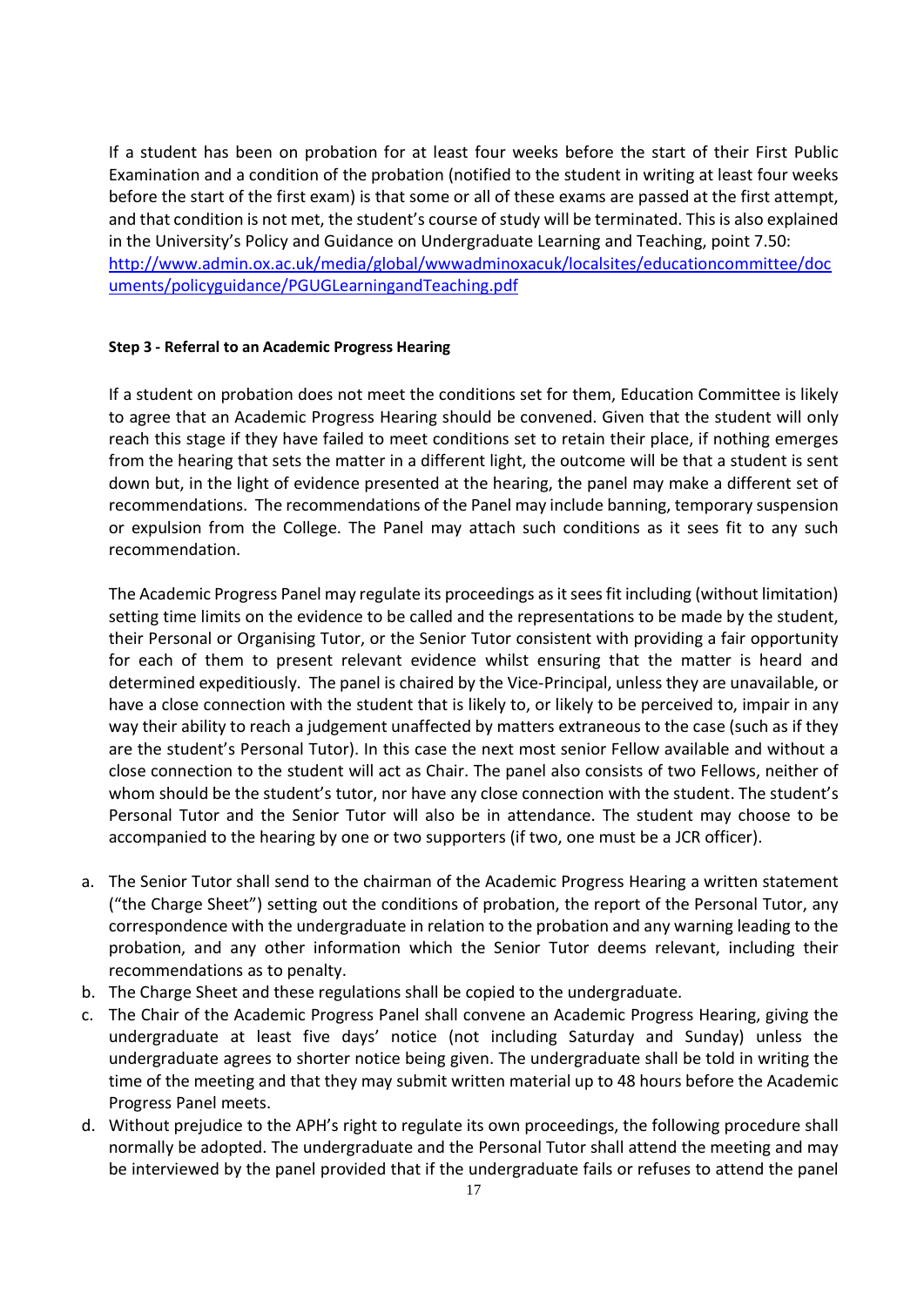may proceed in their absence. The undergraduate may be accompanied by a current member of the University or an Oxford SU sabbatical officer as an advisor. In addition to the others present, the APH should be attended by a note-taker who is not party to the proceedings. The note-taker will produce a record of the APH as soon as is practical after the event and the Chair and the undergraduate will be consulted to reach an agreed record of the APH.

- e. The Personal Tutor shall explain the undergraduate's breach of the conditions of probation. The undergraduate shall be given an opportunity to respond, or to say anything that they consider relevant.
- f. The Panel shall then decide whether the undergraduate has breached the terms of probation and, if they have, inform them of this fact and of the Senior Tutor's recommendation as to penalty and invite the undergraduate to make a plea in mitigation. The Panel shall then consider the appropriate penalty. The penalty may include: banning, suspension or expulsion from the College. The Panel may attach such conditions as it sees fit to any penalty. The undergraduate shall be told in writing of the Panel's decision and its reasons. They shall also be advised of their right of appeal to the Conference of Colleges Appeals Tribunal.
- g. The Chairman of the Panel shall at once report the Panel's decision to the Dean, and to the Senior Tutor who shall report it to the Education Committee, and shall inform the Proctors if appropriate and any College staff affected by the decision. The full communication to the undergraduate shall not normally be circulated, but shall be held in the Principal's office. In the event of any appeal, it shall be available to members of the Conference of Colleges Appeals Tribunal.
- h. The words "banning", "rustication" and "expulsion" shall bear the meanings given to them in Part A of Statute XI of the University's Statutes and Regulations (substituting "the College" for "the University" in such definitions).
- i. **Banning** means that for a specific period of time the undergraduate ceases to be provided with tuition by the College or to have the use of College facilities. The undergraduate remains a member of the University of Oxford and may still enter their name for its examinations as an individual, and may appear in the Class List, provided that statutable residence has been kept.
- j. **Rustication** means that the undergraduate's right of access to the facilities of the College and/or the University are withdrawn, usually for a specified period or until certain conditions have been fulfilled. The undergraduate remains a member of the University but ceases to be formally in residence and so cannot complete the required number of statutable terms. The Vice-Chancellor and Proctors have the power to excuse from part of statutable residence any member of the University who has been prevented by illness or other reasonable cause from keeping such residence, every application for such dispensation being made through the College. 'Reasonable cause' will be considered to include having been rusticated.
- k. **Expulsion** means that an undergraduate is deprived of membership both of the College and of the University and therefore loses the right to enter for University examination or take its degrees.
- **l.** If the undergraduate is alleged to have committed any disciplinary offences as well as breaches of probationary conditions, the Senior Tutor may propose, in the interests of dealing fairly and expeditiously with the matters concerning the undergraduate, that the matters should be referred solely to the Disciplinary Committee. The Disciplinary Committee in such a case shall include at least three tutors. The Disciplinary Committee shall, with regard to the alleged breaches of probationary conditions, comply with the procedures set out in this Rule and be treated as the Academic Progress Panel for the purposes of this Rule.

For information on the appeals process please see section J: Appeals.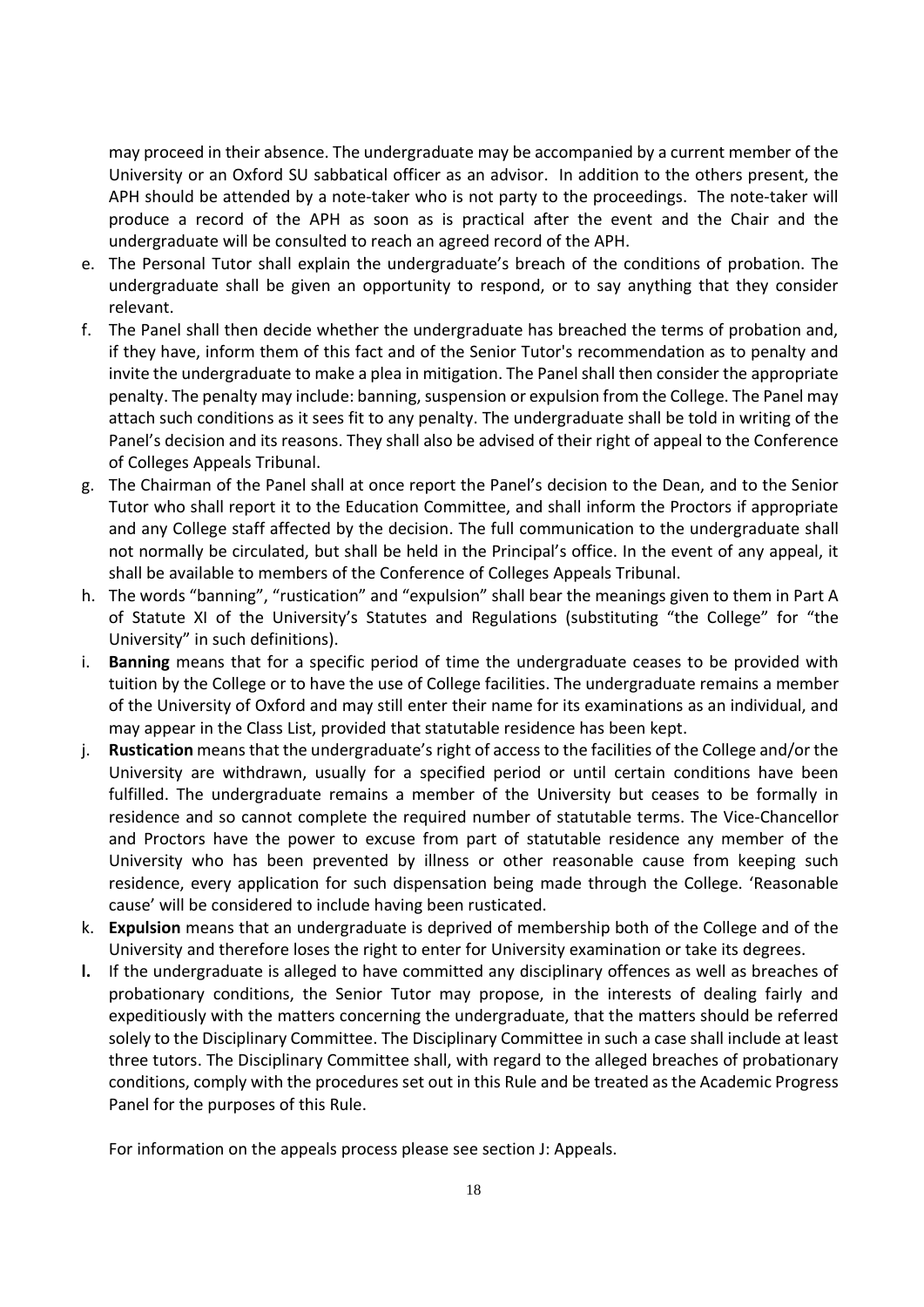# **PART D: DECANAL MATTERS**

The College Statutes state that the Principal is responsible for the discipline of students, 'provided that no student's name shall be removed from the books of the College except by the decision of the Governing Body in a Stated Meeting and that such decision shall be final'. In practice, the Dean, assisted by Junior Deans, normally exercises the Principal's jurisdiction over the discipline of students. The Deans' Office's responsibilities include overseeing the general wellbeing of all Junior Members, providing guidance and support, helping to regulate behaviour, and ensuring that the needs and interests of all members of the College are respected. However, the Principal may suspend rights of access to all or any specified College premises and facilities as necessary (even in a non-disciplinary situation) to protect the College or any of its members, or as an interim measure pending further investigation or disciplinary proceedings. A Junior Member convicted of a criminal offence capable of attracting a sentence of imprisonment may be rusticated, sent down, or expelled by the Governing Body, after due opportunity to make written representations.

### **D1: Deans' Regulations**

The Dean's Office can be contacted via email at deans.office@some.ox.ac.uk. During term time, the Office is also available via mobile on 07850 784964 7pm-7am on weekdays, and at all times on the weekend. The Porter's Lodge can be contacted using 01865 270600 at any time (except during the Christmas shutdown period).

All members of College are expected to show consideration for one another. The Deans will impose penalties for disruptions in College, particularly excessive noise, damage to property, and other forms of bad behaviour, and will work with all members of college to foster a community in which everyone is treated with courtesy and respect. Violations of the rules set out below may be monitored by the Porters or by Housekeeping staff, and, if necessary, referred to the Deans. Note that these rules are not exhaustive, and may be added to, interpreted, and adapted as the Dean sees fit.

- 1. All students sign an undertaking to abide by the College Rules and Regulations on entering Somerville. Please note that By-Law 19 (k) requires all Junior Members to keep themselves informed by checking their pigeonholes and their College email daily, checking for notices in the Porters' Lodge, on College noticeboards, and on the College website http://www.some.ox.ac.uk/
- 2. The Deans' Regulations are reviewed annually by consultation between the Dean and other members of the College, and are approved by Education Committee. Substantive changes will be reported to Governing Body.
- 3. The Dean may impose penalties in proportion to the gravity of the offence, and/or the frequency of its occurrence. In certain circumstances, the Dean may invoke a Behaviour-Related Disciplinary Panel to hear a case against a student. See section D2 below.

#### *Noise*

4. Noise, however generated, which is a nuisance to others, may be a matter for complaint and disciplinary action. Please be especially considerate at night in public spaces, both indoors and out. Anyone who is upset by undue noise should complain in the first instance to the noisemaker or the Porters' Lodge, and finally to the Deans.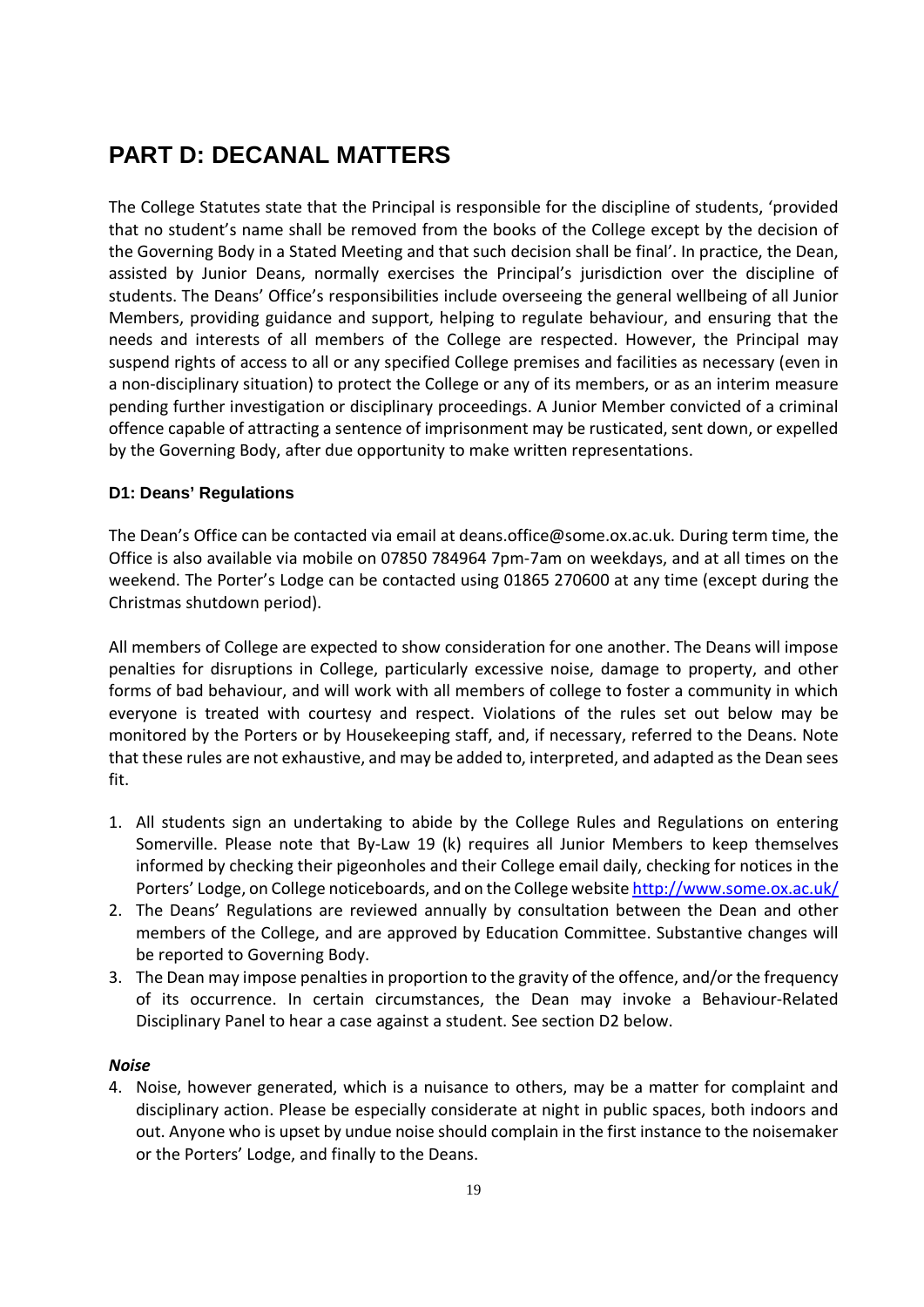- 5. Audio and video equipment must not be played in undergraduate rooms, except through headphones, between 11.00pm (midnight on Saturdays) and 8.00am. They may be played quietly from 8.00am to 11.00pm, but neighbours' need to work must be respected. Audio and video equipment may be used in common rooms quietly at any time, although anyone disturbed by the noise may ask that they are switched off.
- 6. Musical instruments may not be played in your room except through headphones, or with the Principal's permission.
- 7. The gym door must be closed when the gym is in use. Noise in the gym must not be heard beyond the room itself. Please wear headphones if you wish to listen to music in the gym, the use of speakers is not allowed. Guests are not permitted to use the College gym facilities.
- 8. Mobile telephones must be switched off or on silent mode, with vibrate mode turned off in the Library, during meetings with the Principal, in tutorials, classes, seminars or lectures, in College committees, in Chapel, in Hall during Collections, and on any other occasion when they may disrupt the academic life, administrative work, or communal social life of the College.

#### *College Buildings and Grounds*

- 9. **Smoking (including electric cigarettes) is not permitted** within College rooms or anywhere within the College curtilage and incurs an automatic fine of £50.
- 10. Please respect College property at all times. Those who cause damage will be charged to have it put right. Charges are also imposed for cleaning up unreasonable mess, including litter on the quad and vomit. Where individual perpetrators cannot be identified, collective charges may be imposed on the residents of corridors of buildings, or the MCR/JCR.
- 11. Ball games may not be played in College, except that croquet and boules may be played on the Penrose lawn, and Frisbee (static, not ultimate) may be played on the main lawn from 1 pm to 9 pm. Riding (bicycles, etc.) and skating (skateboards, rollerblades, scooters etc.) are forbidden throughout the College.
- 12. Please ensure that no activity takes place in public that is likely to offend others living, working, staying or dining in College, and in particular, guests at Guest Night dinners.
- 13. Please avoid dropping litter; use the bins provided. The common rooms can be charged when excessive rubbish is left on the quad.
- 14. The College gardeners work hard to keep the quads and lawns attractive. Please do not walk on the grass in wet weather, and always avoid stepping on verges and flowerbeds, including the corners of borders or lawns. In warm weather, you may walk and sit on the lawns, except in Darbishire Quad and the Fellows' Garden, but you must ensure that this does not cause any disturbance, in particular near the Library. In Trinity Term, Chapel Lawn is reserved for the use of those taking examinations, who do not wish to talk.
- 15. Undergraduates may not keep animals of any kind in their rooms, or any common areas.
- 16. Flags may not be hung out of student bedroom windows.

#### *Gatherings and Events*

- 17. Guests using College facilities must be accompanied by a member of the College. College members are responsible for the behaviour of their guests and may be fined for breaches of College rules (smoking, noise, etc.) and damage to College property incurred by their visitors.
- 18. College Formal Dinners (including Guest Nights, Special Guest Nights, Michaelmas Dinner, Foundation Dinner and Subject Dinners) are opportunities for the whole College to dine together. It is important that these occasions are enjoyable and orderly for all attendees. You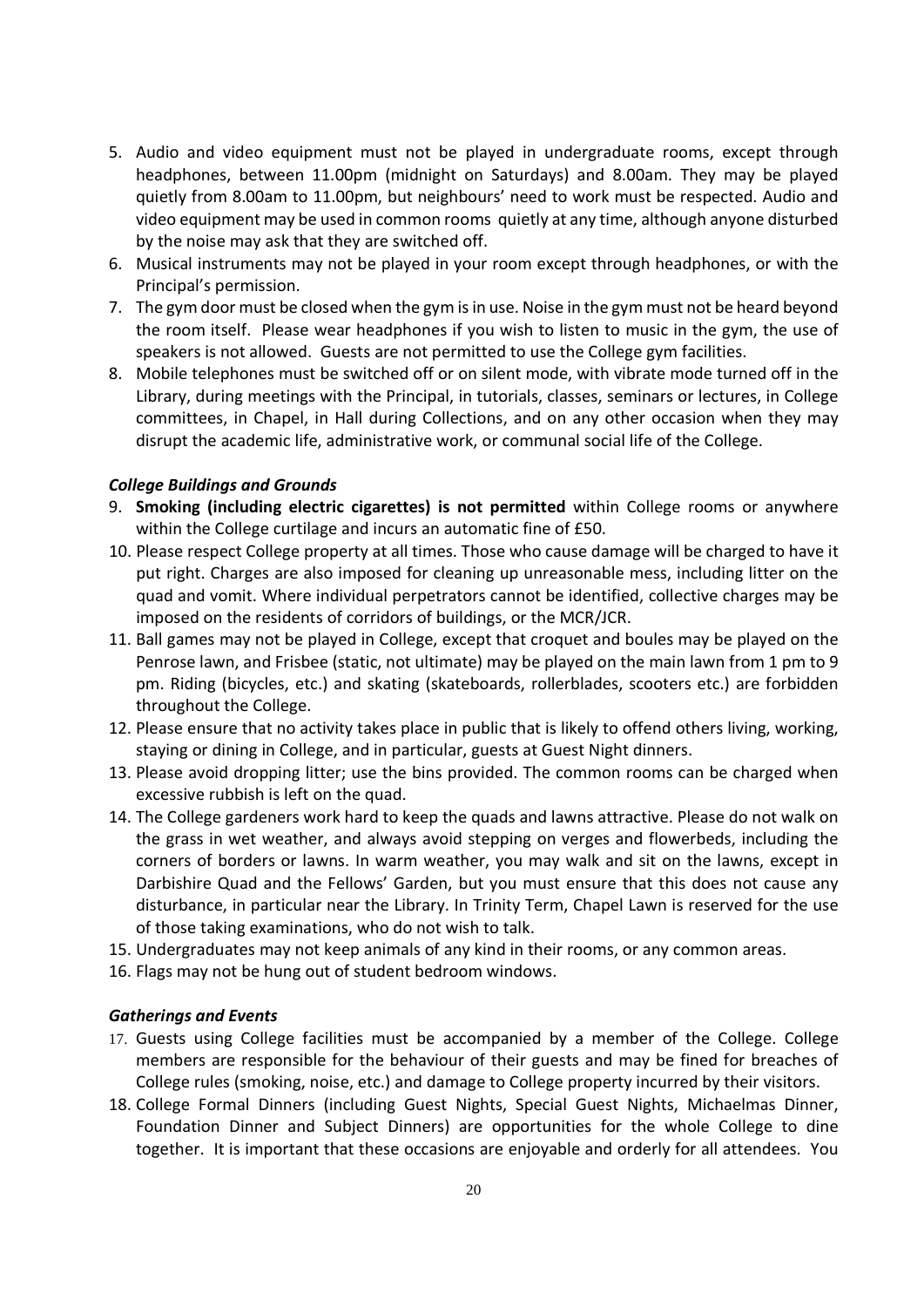must therefore maintain a high standard of respectful and responsible behaviour at all times. In particular, once you have taken your seat, you should only get up when high table enter or leave; at the end of the meal; or, if necessary, to use the toilets. If you do need to get up during the meal for legitimate reasons, you should attend to your requirements and return directly to your seat, without pausing at other tables. Impolite behaviour towards catering and waiting staff will not be tolerated.

- 19. Gatherings in student rooms must be limited to no more than eight persons.
- 20. Residents may have no more than one visitor in their room between 11:00pm (midnight on Saturdays) and 8:00am. In accordance with regulation 17, guests using College facilities must be accompanied by a member of the College. To enable us to comply with fire regulations, residents will need to follow the College's current procedure, which is that overnight guests must be signed in at the lodge on each occasion.
- 21. All meetings and parties must end by 10.45pm (11.45pm on Saturdays).
- 22. Overnight guests may not stay more than two nights consecutively, and may not stay for more than two nights during a seven day period.<sup>4</sup> There are no official College guest rooms, but unoccupied rooms may be available at a charge (contact the Bursary for details).
- 23. The Deans must be informed in advance of any gatherings of more than twenty people. Rooms for meetings and social events may be booked via the Bursary e-mail address as follows: bursary@some.ox.ac.uk. Please note charges may be applicable for room hire and events unless rooms are being booked for a College or University learned society.
- 24. Payment for room bookings (where applicable) will be arranged through the Bursary on approval of the application. Please note that if payment is not received in advance of the event, the College reserves the right to cancel the booking. Where necessary the Bursary will refer the application to the Decanal Team for approval before confirmation of the booking is made.
- 25. Somerville members may only book rooms for events that are primarily for members of Somerville College. Somerville members may apply to the Bursary to book a room for a University society as long as there is a Somervillian on the committee; in either case the person making the booking must be present at the event and is responsible for seeing that regulations are observed, the meeting ends in good time, the room is left in good order, the room is locked and the key is returned to the Lodge.
- 26. Outside bodies wishing to book rooms should contact the Events Department, and bookings should not be made through Somervillian contacts.
- 27. Permission to use Vaughan Junior Common Room: must be obtained from the JCR President. (Meetings of the JCR, its committees or its formally constituted societies and groups are booked only through the JCR, but the Deans are informed of all meetings.)
- 28. The MCR can be booked through the MCR President.
- 29. If not in use for lectures, meetings, or other academic activities, Flora Anderson Hall may be available between the hours of 9.00am and 11.00pm for quiet activities only.
- 30. Chapel bookings can be made via the website and in liaison with the Chapel Director. On some occasions, the permission of the Principal may also be required.
- 31. No informal barbeques may be held in College at any time.
- 32. Bops and Parties with music and/or dancing may only be held in public rooms in College and where applicable licenses from the local council may be sourced (not in undergraduate rooms) with the permission of the Deans. Meetings must be of University or College societies or groups

<sup>&</sup>lt;sup>4</sup> Note: this applies even when a guest is visiting more than one member of the College; that is, he or she may not spend two nights with one and then two nights with another.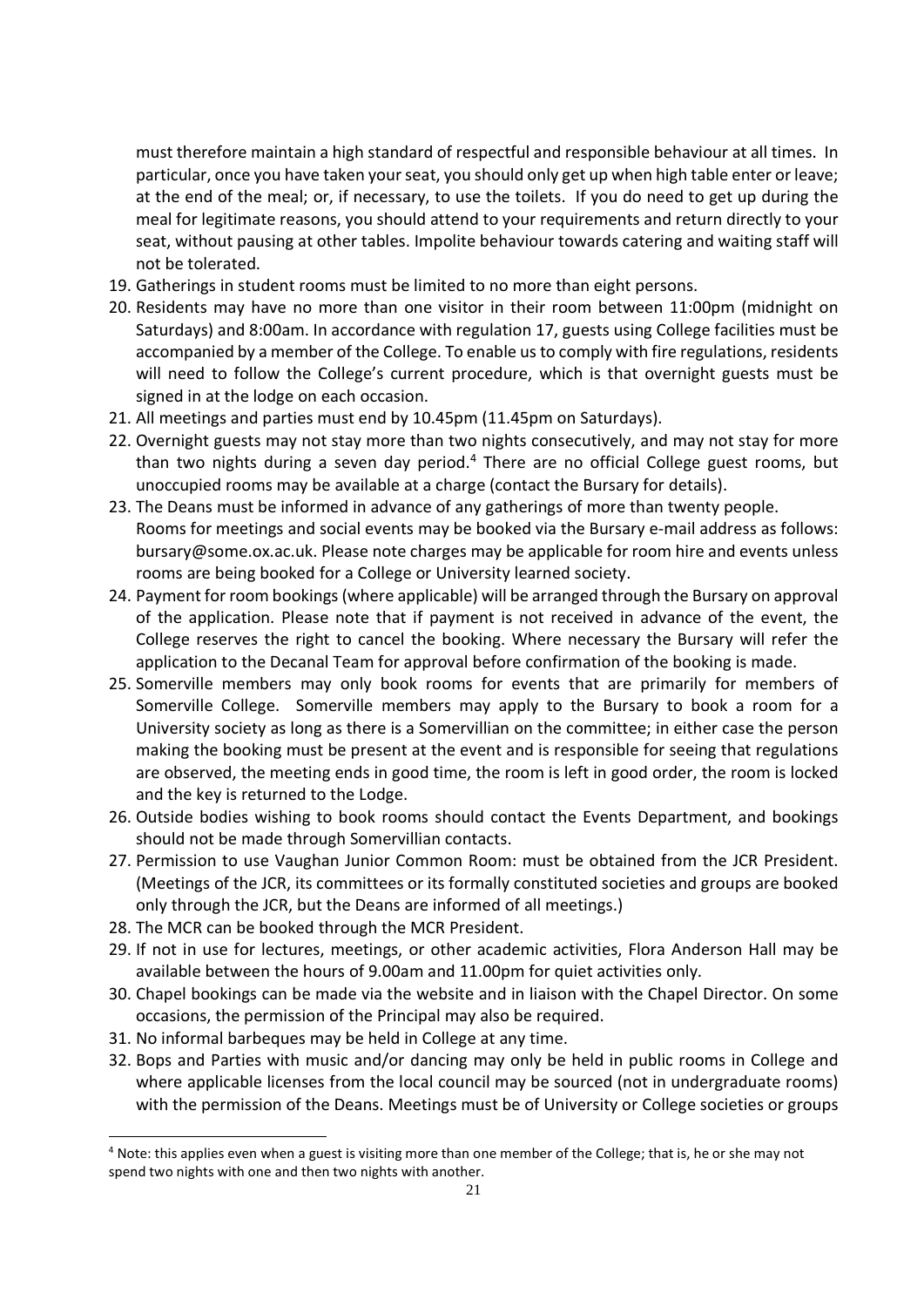only; no public meetings may be held in College. A full guide of how to book larger events can be found on the website.

- 33. At all meetings, the University's Codes of Practice on Freedom of Speech must be adhered to http://www.admin.ox.ac.uk/lso/statutes/
- 34. Subject to the College's obligation to support and uphold the right to free speech and the right of individuals to equal treatment under the law, the College complies with its legal obligation to have due regard for the risk of people being drawn into terrorism when considering events and meetings taking place in College.
- 35. Fines and charges may be imposed by the Deans for any damage to property in or near the rooms booked.
- 36. No event involving alcohol may take place without the prior permission of the Catering & Conference Manager, who is the Designated Premises Supervisor and handles all requests to hold events in College. Please note that 21 days' notice is required for events requiring the approval of local authorities.
- 37. Alcohol may not be consumed in the Quad.
- 38. JCR amplifying equipment will be issued for undergraduate use only with the signed permission of the Deans, and may be used for no more than two events in any one term beyond the JCR's official events.
- 39. There are both legal and practical restrictions on serving food. Anyone wishing to do so must consult the Catering & Conference Manager in advance.

#### *Safety and Emergencies*

- 40. All roofs and parapets of College buildings are out of bounds: going on to them is a major safety hazard.
- 41. In an emergency of any kind, the Porters' Lodge should be contacted in the first instance, by telephone (01865 (2)70600) or in person.
- 42. If you suspect the presence of intruders you should immediately report this to the Lodge, who will contact the police. Other matters that you need to report to the police should also be reported to the Dean (e.g. cases of theft).
- 43. You should make yourself familiar with the fire regulations posted on your staircase and in your room. You will be required to attend a fire safety lecture in College at the beginning of your first year. You must vacate your room when the fire alarm sounds, including for fire drills which are held at least twice a year, unless you have been notified in advance that you do not need to evacuate. You must not re-enter the building until told to do so.
- 44. Fire safety equipment must not be tampered with; violations will be reported to the Deans.
- 45. You should ensure that you follow the College's electrical equipment regulations, a copy of which will have been sent to you with your tenancy agreement.
- 46. Personal electric heaters must not be brought into College. A limited number of approved heaters may be made available in periods of severe cold.
- 47. Candles and similar items (i.e. joss sticks/incense) may not be lit in rooms or common areas.
- 48. Do not leave items on windowsills; they create a hazard to anyone passing or working beneath.
- 49. Accidents on College premises should be reported to the Porters' Lodge, to reduce the likelihood of recurrence. The Porters will notify the first-aider on duty, if required. The College gardeners endeavour to keep paths clear of snow, ice and leaves. Please inform the Porters' Lodge of any areas that may have been missed and arrangements will be made to clear them.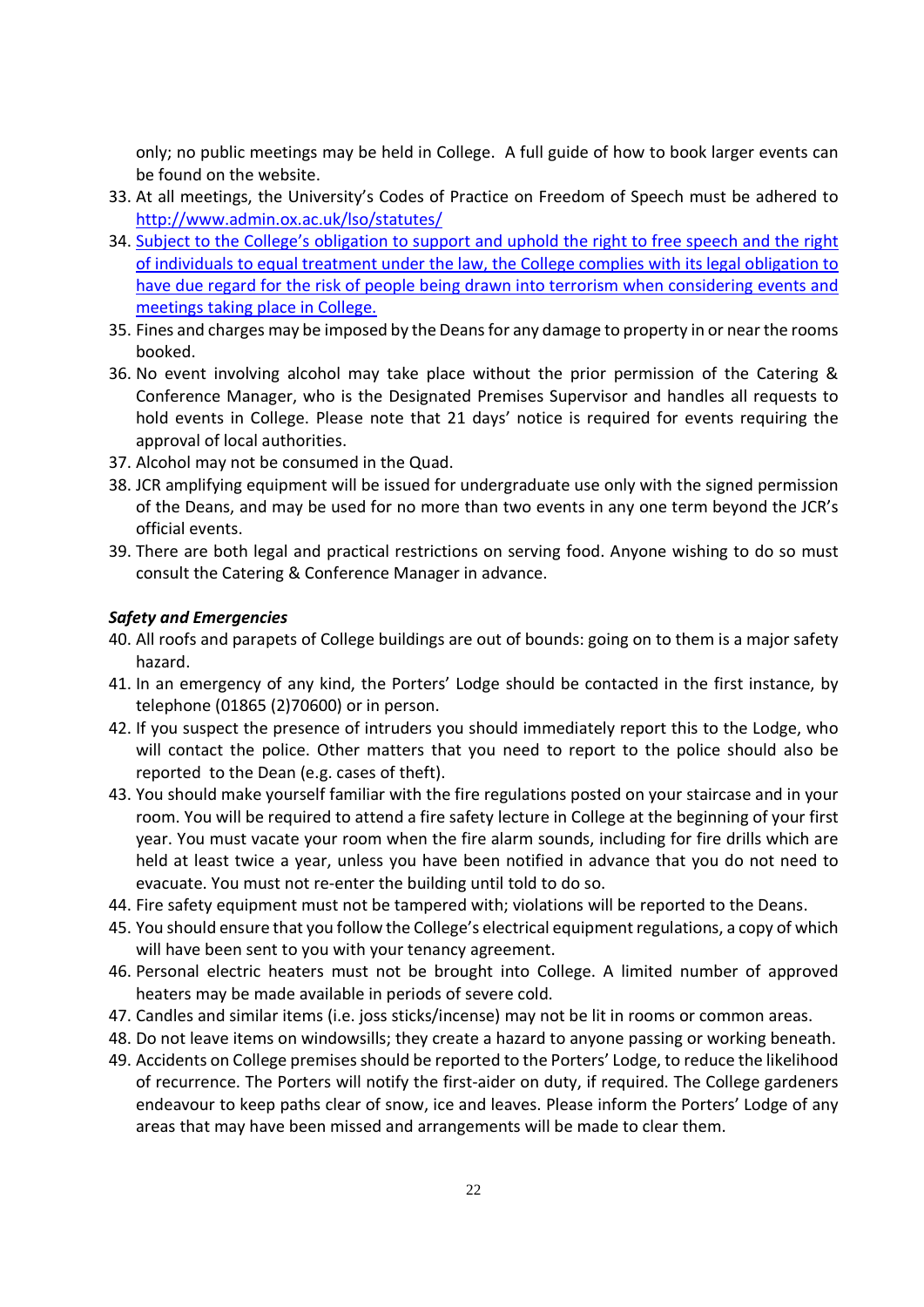- 50. Each JCR and MCR member may obtain a free personal security alarm: from the JCR Welfare Officer or MCR Welfare Officer. In addition, some alarms are available for borrowing from the Lodge.
- 51. Your Access card allows you to pass through all doors in College to which you have right of entry. Please ensure that doors and gates have shut after you have passed through them. You must not let anyone else through a gate or door after you if they do not have the relevant Access Card: to do so poses a significant security risk.
- 52. Access Cards are issued by the Porters' Lodge. You must never lend your Access Card to anyone, not even to a Somervillian. Loss or theft of your room key or Access Card must be reported to the Lodge. Room keys should be left at the Lodge during vacations and collected when you return. If your key is taken home during vacation then a fine may be levied to cover the cost of a replacement. Rooms are often used during vacation for commercial purposes. Under no circumstances should keys be duplicated.
- 53. Whenever you leave your room, even for a short period of time, always lock it. Be careful to close (and where applicable, lock) windows, especially on the ground floor. Be sensible about your possessions; never leave a purse, wallet, handbag, laptop or phone unattended in the Library, outside Hall, or in other public areas.
- 54. Please note that the College has a number of CCTV cameras located to cover entrances and outside areas only. The cameras are operated in accordance with strict guidelines.

#### *Vehicles*

- 55. Bicycles should be left in bicycle racks; note that the racks under the Bursary are reserved for SCR and members of staff only. Bicycles may not be ridden in College, and must not be left in the traffic entrance, under the Lodge archway, in rooms, common areas or within College buildings. Offending bicycles are liable to be removed without warning.
- 56. You are required to register your bicycle at the Lodge. From time to time the College will conduct a bicycle cull and unregistered bicycles will be removed.
- 57. Motorcycles and cars may not be brought in to college on any occasion. There is no car parking space available for undergraduates or graduates within the College or surrounding external accommodation locations.
- 58. The City Authorities permit luggage to be loaded and unloaded at the gates; a notice obtainable from the Lodge should be displayed in vehicles while loading or unloading.

#### *Publicity and Campaigning and Social Media*

- 59. Posters may be displayed in College as long as they comply with the law (but only on designated noticeboards).
- 60. The pigeonholes may only be used for announcements of events, not for distribution of campaigning material. The exception is at local or national elections, when each candidate or political party may 'pidge' one leaflet to each student; this must be carried out by a Somervillian, and at a time convenient to the Lodge.
- 61. Political canvassers are not permitted to operate in College; they must not knock on doors or approach College members on the premises.
- 62. Hustings meetings will be organized for the airing of views. For details, and guidelines on posting and 'pidging' please contact your common room President.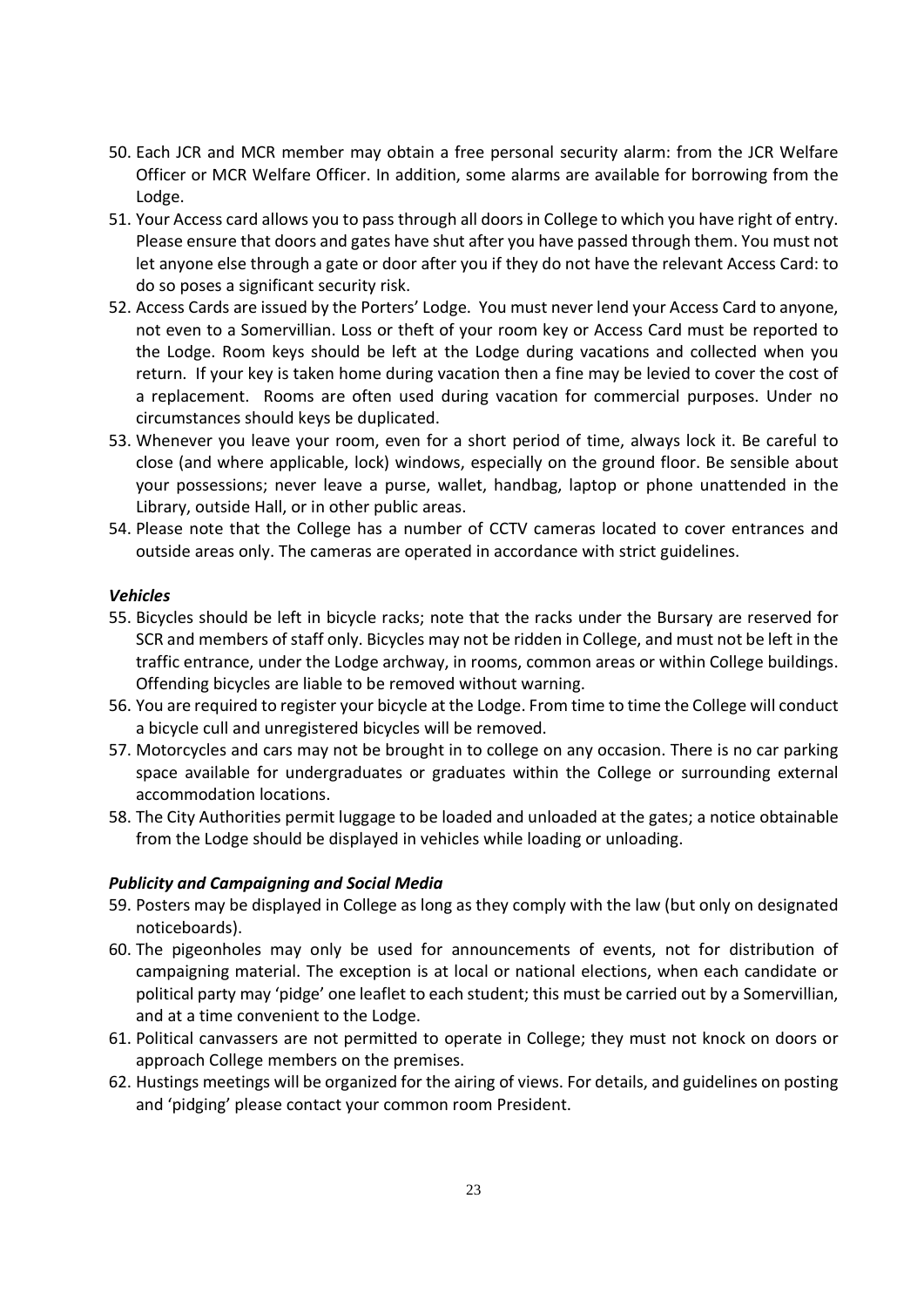- 63. Posters should only be put on designated notice boards, not on doors, walls or buildings. You should not remove or cover any College information on general notice boards, especially health and safety information.
- 64. You must not invite or allow any commercial activity (such as filming, selling goods or insurance, or commercial performers) to take place in College without the Dean's approval. If you are troubled by such activity, report it to the Lodge.
- 65. Students are advised to use social media responsibly and should be aware that it is possible for their digital footprint to seriously compromise their reputation. Online bullying and harassment will be taken extremely seriously.

#### *College Library*

*66.* The Library Rules are given on the College website at http://www.some.ox.ac.uk/libraryit/using-the-library/library-rules/

### *Information Technology*

67. Computing resources must be used in accordance with the regulations set out at http://www.some.ox.ac.uk/library-it/i-t/it-facilities/Violations of these rules will be monitored by the IT Systems Manager in the first instance, and if necessary, referred to the Deans.

#### **D2. Decanal Disciplinary Procedures**

Students who fail to abide by these regulations will be summoned by the Deans to explain their behaviour. These disciplinary processes will be kept separate from issues of academic discipline. Students can expect to incur penalties in proportion to the gravity of the offence and/or the frequency of its occurrence, and also to the defendant's ability to comply, as follows:

- i. **Community service** related to the nature of the offence (e.g. cleaning cigarette ends if the offence was related to smoking), to a maximum value of one week's residence;
- ii. A **fine of up to £1,000** and the cost of making good any damage to property;
- iii. **Suspension from some College privileges**, to include social and recreational facilities and premises (e.g. bar, gym, common rooms, guest nights), but nothing which will affect the student's academic work (e.g. library, tutorials, although in some circumstances it may be necessary to exclude students from use of computing facilities) or access to welfare provision;
- iv. Those who repeatedly break the Dean's regulations (e.g. smoking, damaging property) may be **denied the privilege of living in College** in subsequent years. In the case of Finalists, this sanction may take the form of being denied the privilege of staying up beyond the last day of their written examinations.
- v. The Dean may invoke a **Behaviour-Related Disciplinary Panel** to hear a case against a student if
	- The Dean wishes to recommend the imposition of penalties beyond those defined above;
	- The Dean considers misconduct to be persistent and resistant to the imposition of penalties as defined above;
	- The Dean considers an offence to be serious misconduct, such as (but not limited to): violent or threatening behaviour; sexual, racial or other forms of harassment; procuring, possessing, using or supplying illegal drugs or other substances in a manner likely to cause danger to self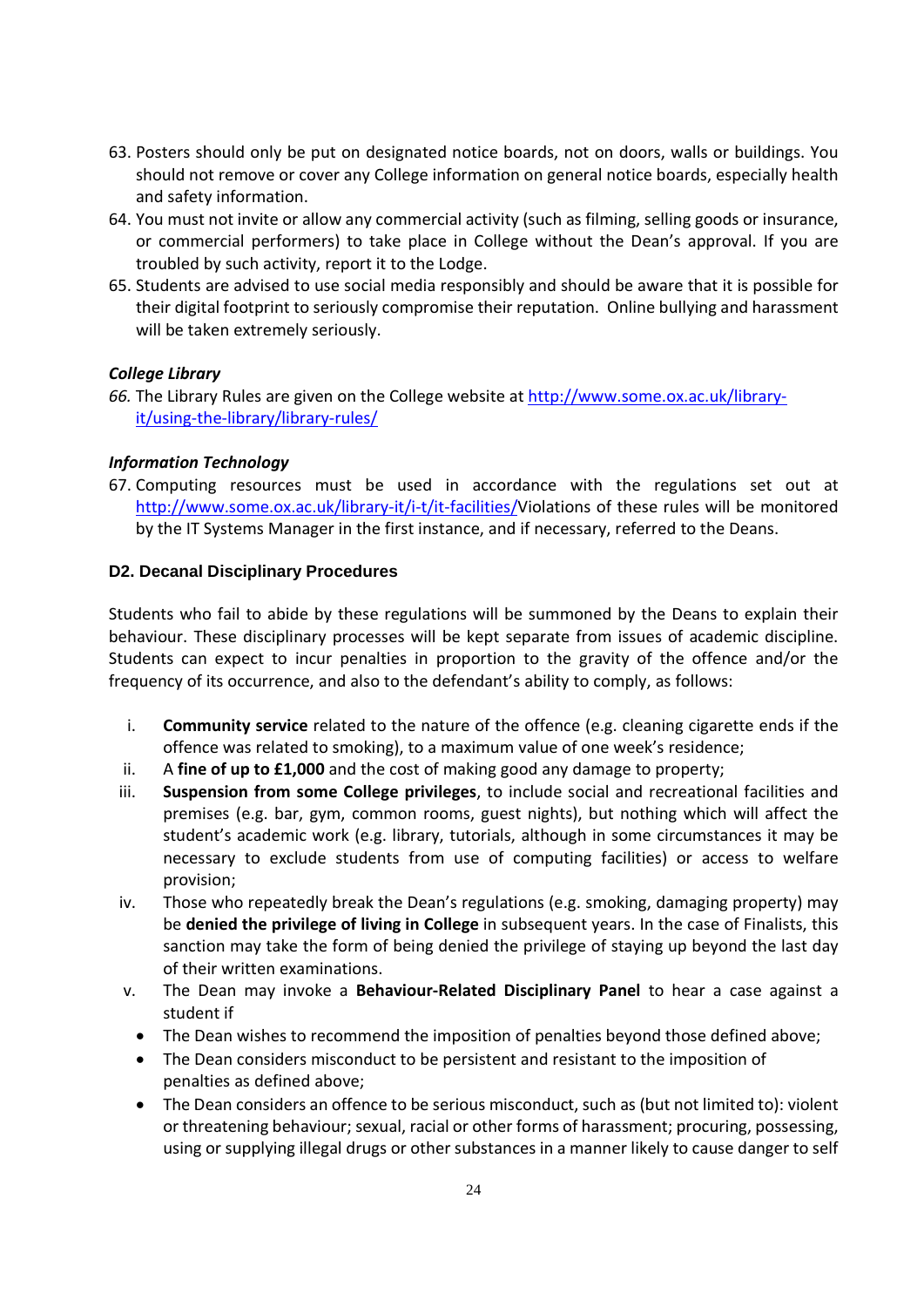or others (such cases are likely to be taken up by the Police, either in addition or instead of the College); wilful interference with fire prevention or other safety equipment; infringement of the University's or the College's Rules on computer use; misconduct damaging to the reputation of the College, or if a student has incurred a University sentence of suspension which, in the Dean's opinion, should be matched by a similar College sanction;

• A student incurs a University sentence of expulsion or rustication, which merits a matching sanction by the College.

The Dean will consult the student's Tutor before invoking the Panel. The Panel shall normally be chaired by the Vice-Principal, unless unavailable or has a close connection with the student likely to, or likely to be perceived to, impair in any way the ability to reach a judgment unaffected by matters extraneous to the case (such as being the student's Personal Tutor); in which case the Senior Fellow, or next most Senior Fellow available and without a close connection will Chair. The Panel will also consist of two Fellows, neither of whom should be the student's tutor, nor have any close connection with the student.

The defendant will receive prior written notice of the charge. The Dean will present the case and may call witnesses as appropriate. The student may choose to be accompanied to this hearing by one or two supporters (if two, one is to be an MCR/JCR officer, dependant on which common room you are a member of). The student may make a defence, call witnesses, and cross-examine witnesses called by the Dean. The student and their supporter(s) will withdraw before the Panel reaches a decision. Any penalties imposed will be in proportion to the gravity of the offence and may range from fines, to suspension from access to College facilities or premises for a specified period, to a recommendation for suspension (rustication) for a specific period, or expulsion (sending down). The decision of the Panel shall be reported to Governing Body by the Principal.

For information on the appeals process please see section J: Appeals.

#### **Police involvement**

The College adheres to the Proctors' policy that 'if a student commits a serious offence which is open to police action (e.g. physical assault, sexual assault, misuse of drugs, computer misuse, theft, fraud, certain kinds of harassment) the Proctors' policy is to refer the matter to the police. This does not preclude their dealing with the specific University offence under the University's internal disciplinary procedures as well. When a student is facing criminal proceedings or has been convicted of a serious criminal offence, the Proctors are empowered under the Statutes to initiate disciplinary action within the University: www.admin.ox.ac.uk/proctors/info)

## **PART E: FINANCIAL MATTERS**

#### **E1. Advice and help**

A comprehensive Guide to Student Finance is issued to all students early in Michaelmas Term and is also available at http://www.some.ox.ac.uk/studying-here/student-directory/. One of the responsibilities of the College Accountant, Mrs Elaine Boorman, is to give advice to students on financial matters, particularly in cases of financial difficulty. If you have money worries, potentially serious or not, or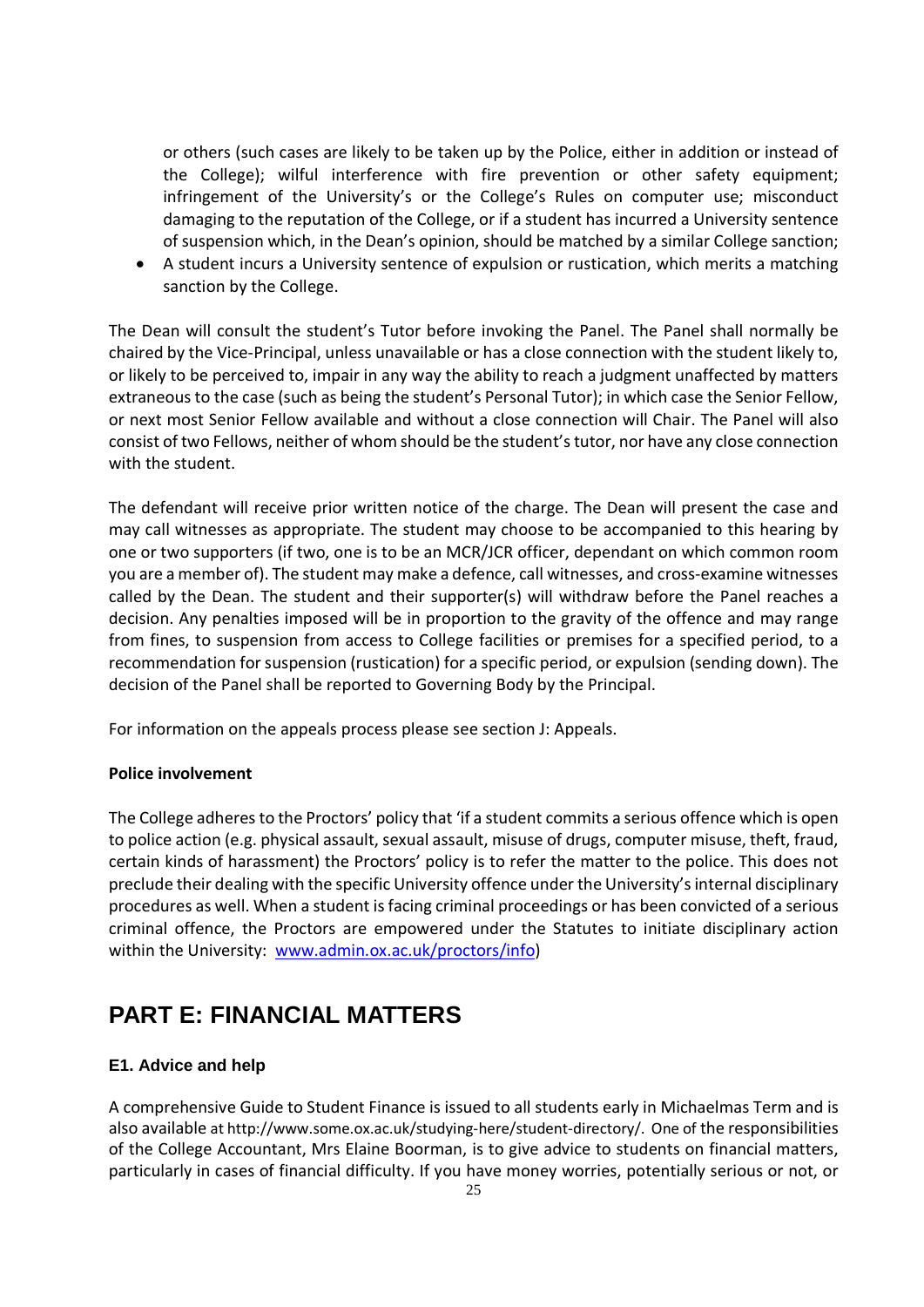if you just feel that you could benefit from some advice about how to handle your financial affairs, please arrange to see her. Elaine may be contacted by email (college.accountant@some.ox.ac.uk) or by visiting the Treasury. Anything that you say and any information that you provide will be treated in confidence.

### **E2. Accommodation charges**

Student accommodation charges are discussed by the Treasurer in Hilary Term with representatives of the JCR and MCR taking account of full economic costing and ability to pay. The final charges for the following year are then reviewed by Finance Committee and agreed by Governing Body every Trinity Term. Undergraduates will be communicated with during the summer vacation with guidance on the **fees and accommodation charges** to which they will be subject. Fees and charges are billed prior to the start of each term, which together with any unpaid balances brought forward from the previous term must be paid by Friday of 1st week. A second battels statement (bill) is circulated before the end of 3<sup>rd</sup> week, incorporating miscellaneous charges (including vacation residence). This must be paid by Friday of 4th week. If for any reason you are unable to pay by this date, you must contact the College Accountant *before* the due date. More often than not special arrangements for delayed payments can be made, where justified by circumstance. *However, failure to contact the Treasury to make such arrangements will be taken as implying unwillingness, rather than inability, to pay.* This could result in certain sanctions being taken against non-payment:

- A fine will be imposed on balances not paid by the due date, up until payment is made, or arrangements for deferred payment have been agreed with the College Accountant. The charge is £5 for balances of £100 or less, £10 for balances over £100 and less than £1,000, and £50 for balances over £1,000 although a greater charge may be imposed in exceptional circumstances.
- Students who have unauthorized debts will be included in a list of defaulters, which will be presented to the Governing Body. Those whose names appear on this list may not, for instance, be permitted to attend special College dinners or functions, or to book College rooms for guests or functions.
- If the account has not been settled by the end of the term to which it applies, the student concerned may not be permitted to return into residence until the debt (including any penalty) has been paid. In such cases, future rights to college accommodation may be restricted.

If action of this sort is taken against any student for non-payment of battels, and he or she believes that this has been done unfairly, the College's procedure for Complaints and Appeals may be invoked; further information is available at http://www.some.ox.ac.uk/about-somerville/freedomof-information/policies-procedures-2/

# **PART F: WELFARE MATTERS**

Somerville has invested considerable effort in creating an ethos of support for its students, and has devised its welfare structures with this in mind. Below you will find a long list of College officers who can assist you if and when you require support of almost any kind. The College's efforts are motivated not only by our 'duty of care' while students are affiliated with the College, but also from a strong belief that healthy and happy students perform better in their academic work, as members of the community, and in their extra-curricular pursuits.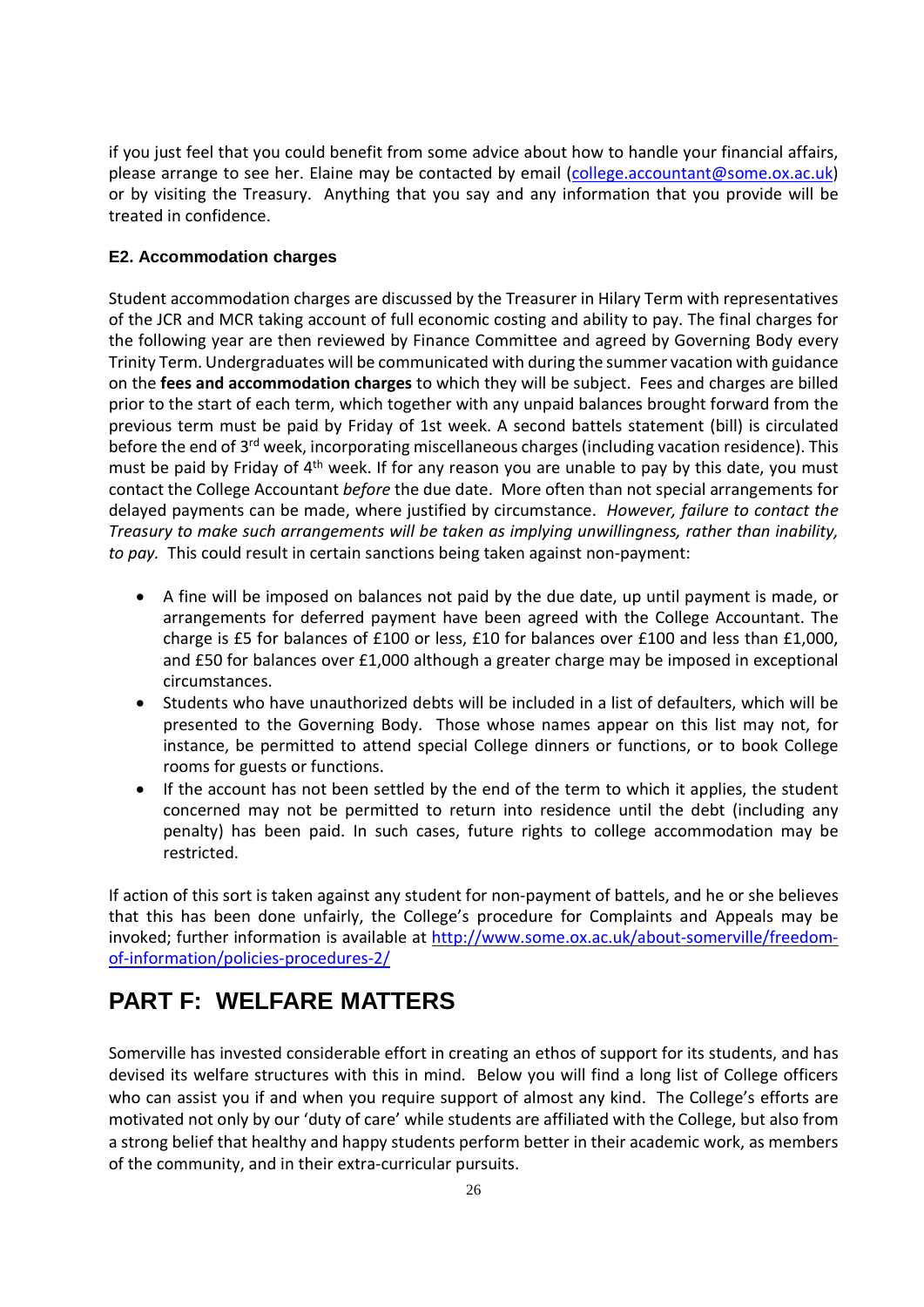Those College Officers with welfare responsibilities must sometimes exchange information about students in order to exercise their legal duty carefully, but in doing so they have specific codes of practice to ensure that they comply with legislation on data protection and confidentiality. In order to coordinate pastoral and academic care, and to support welfare efforts, the College has a Welfare Circle, which shares information amongst a small group<sup>5</sup> in anonymized form, and conforms to the College's policy on confidentiality and the circulation of welfare information.

Although your Personal Tutor may be your first port of call, if for any reason you prefer not to approach your tutor, (for example, because you don't want to involve your academic tutors in any personal, practical or financial difficulties that you are experiencing), the Welfare Support and Policy Officer, Joanne Ockwell or the Senior Tutor, Dr Stephen Rayner, are available to give advice on any personal or practical problem, or to suggest other people to whom you might talk (jo.ockwell@some.ox.ac.uk or senior.tutor@some.ox.ac.uk). All such approaches will be confidential, unless you give consent for the matter to be discussed with others or disclosure is required to protect your safety or the safety of others. It should be stressed that these tutors are not professional counsellors, and are not substitutes for the professional help available through the University Counselling Service.<sup>6</sup>

The Junior Deans are available overnight and at weekends in term time, to assist students with crisis issues. One of the Junior Deans is on duty every evening, night and weekend during term (0th – 9th week in Hilary and Trinity Terms, 0th – 10th week in Michaelmas Term). They can be contacted either by email (deans.office@some.ox.ac.uk) or by mobile (07850 784964). If you need advice during the day however, you should normally contact your Tutor, the Senior Tutor or the Welfare Support and Policy Officedr. For emergencies, or complaints about others' behaviour or noise, contact the Porter on duty in the Lodge in the first instance (70600).

The Principal, Jan Royall (Baroness Royall of Blaisdon), is the Head of the College and chairs Governing Body and most other College committees, including Education Committee. An appointment may be made to see the Principal at any time to seek help or advice by contacting her Executive Assistant (principals.office@some.ox.ac.uk).

A number of students have been trained by the University Counselling Service to offer peer support. All conversations with them are confidential unless disclosure is required to protect your safety or the safety of others. The names of the current peer supporters are announced on posters around the College. The University's website on Student Health and Welfare (http://www.ox.ac.uk/students/welfare) provides access to a wide range of health and welfare activities including advice about physical and mental health services, hardship, abuse and bereavement.

The College's Harassment Policy and Procedure can be found on the college website: http://www.some.ox.ac.uk/about-somerville/freedom-of-information/policies-procedures-2/. If you would like to be put in contact with a member of the College Harassment Advisory Panel, please ask the Senior Tutor or the Dean.

<sup>5</sup> Comprising the Principal, Senior Tutor, Deans, Domestic Bursar, and Academic Registrar.

<sup>6</sup> http://www.ox.ac.uk/students/welfare/counselling/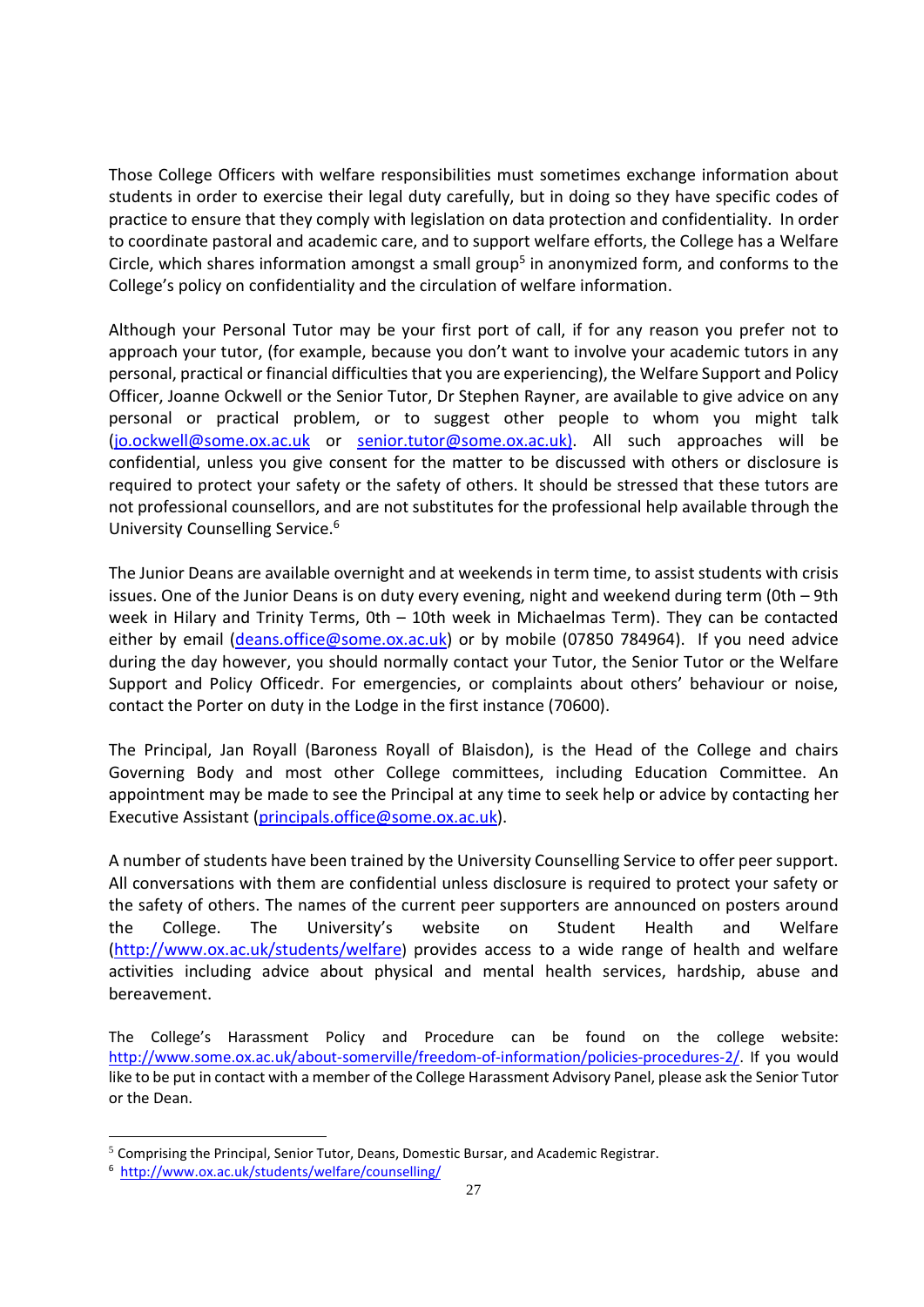# **PART G: HEALTH AND WELL-BEING**

If your academic work is interrupted at any time by health problems, it is vital that your Personal Tutor or College Adviser be informed.

All students are required to register with a doctor in Oxford as permanent patients for the duration of their course. The College Doctors (Dr Helen Steel, Dr Evelyn Sanderson and Dr Paul Ch'en) are members of a partnership with which the College has a special arrangement for the care of its students and other members. They may be seen by appointment (or without, in an emergency, but please telephone first 01865 318499) at the Jericho Health Centre, New Radcliffe House, Walton Street, close to the College. . There will be a nurse in College daily during term-time during termtime. Times are available in the Porters' Lodge. In an emergency, contact the Porters' Lodge on (01865 2) 70600.

If you choose not to register with the College Doctor it is a requirement that you inform the Academic Office of the name and contact numbers of the practice with which you are registered so that appropriate action may be taken in an emergency.

There are a number of qualified first-aiders in college. In an emergency, contact the Lodge (70600). See also http://www.ox.ac.uk/students/welfare

### **G1. Fitness to Study**

On rare occasions there may be a situation where the College believes a student is not fit enough to continue their studies. In such cases the College may feel it is necessary for the student to suspend their studies for a period of time in order to recover.

Somerville Colleges adopts the definition of 'Fitness to Study' as noted in the Proctors' Memorandumhttp://www.proctors.ox.ac.uk/handbook/handbook/ In rare cases where a student disputes the College's determination that they are not fit for study they may make their case to the College's 'Fitness to Study' panel, consisting of The Principal, Vice-Principal and a Fellow who is not one of the student's Subject Tutors. The Vice-Principal will be replaced by the previous Vice-Principal if they are one of the student's Subject Tutors. The student will be offered the opportunity to make their case in person. The panel will consider the evidence and reach a decision within a week of the case being referred to the panel. If the panel's decision is that the student should suspend and the student still disagrees, the case will be referred to the University's 'Fitness to Study' panel.

During the interim period, whilst the panel considers the evidence, the student would remain registered and actively studying unless continuing to study is likely to be significantly harmful to their health or unless there is potential risk to staff or other students if the student continues. The Principal would make such a determination. If it is necessary to suspend the student pending the outcome of the panel the interim suspension should not be seen as pre-judging the panel's decision.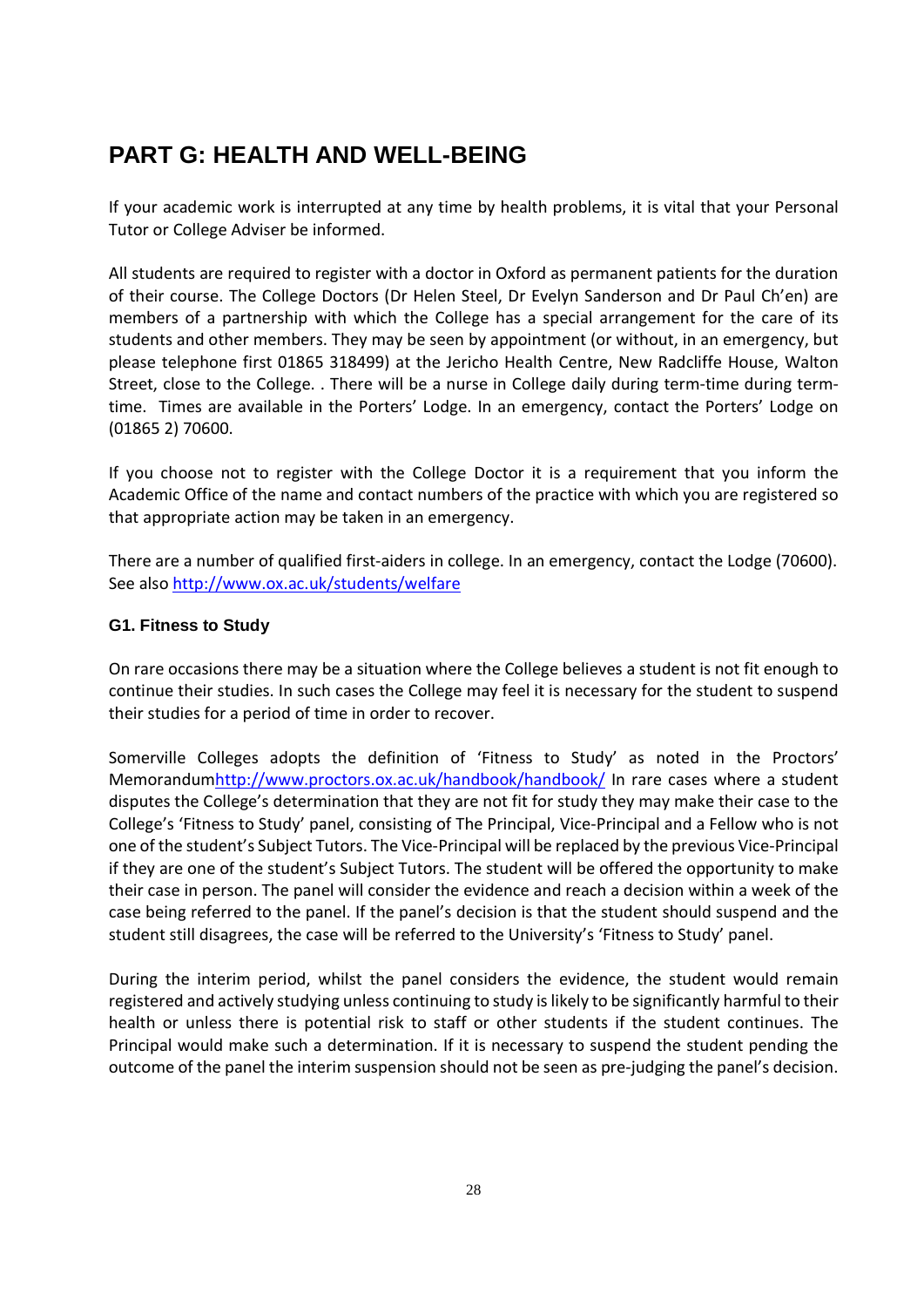# **PART H: DISABILITY SERVICES**

The University's Disability Advisory Service has much useful information on how to obtain extra support for those with a disability or chronic health conditions, including students with dyslexia, dyspraxia, AD(H)D, and other Specific Learning Difficulties/Differences, as well as students on the Autistic Spectrum, and those with mental health difficulties. Any student with specific requirements who has not already done so is urged to complete a DAS Registration form available at www.ox.ac.uk/students/welfare/disability

Within Somerville, the Disability Co-Ordinator is the Welfare Support and Policy Officer, Jo Ockwell. Jo liaises with students and the Disability Advisory Service in order to put in place necessary reasonable adjustments. Jo can be contacted at jo.ockwell@some.ox.ac.uk. If any student wishes to appeal against the decision of the Welfare Support and Policy Officer regarding reasonable adjustment requests they may put their appeal, in writing, to the Treasurer.

# **PART I: RESIDENCE REQUIREMENTS**

## **11. University regulations**

The University expects undergraduates to be resident in Oxford during Full Term in order to pursue their course. Minimum residence requirements are set out in the University's *Examination Decrees and Regulations*. These Regulations require undergraduates to keep residence for 42 days each term. Entry for Final Honour School examinations requires certification of nine terms residence (or twelve in the case of four-year courses) except where dispensation is granted by the Proctors.

Further information about these requirements are explained in full in the Student Handbook at http://www.proctors.ox.ac.uk/handbook/handbook/.

## **I2. College Residence requirements for undergraduates**

The **College's** requirements are:

- a. Undergraduates in their first year are all required to live in College (this includes College houses). Exceptions are: (a) on medical grounds; (b) members of religious orders; (c) students living with partners/students with families. The Principal's permission must be sought in all cases.
- b. The room ballot for subsequent years is run by the JCR, from whom details are available.
- c. An undergraduate allocated a room in the ballot for the following October may not withdraw from that commitment once an agreement has been signed. Anyone doing so will be responsible for the rent of the room for the year unless or until another Somervillian occupant approved by the College who does not already have a College room has signed an agreement for that period.
- d. Although the College now provides enough accommodation for most undergraduates to live in College throughout their course, living in College accommodation is a privilege not a right.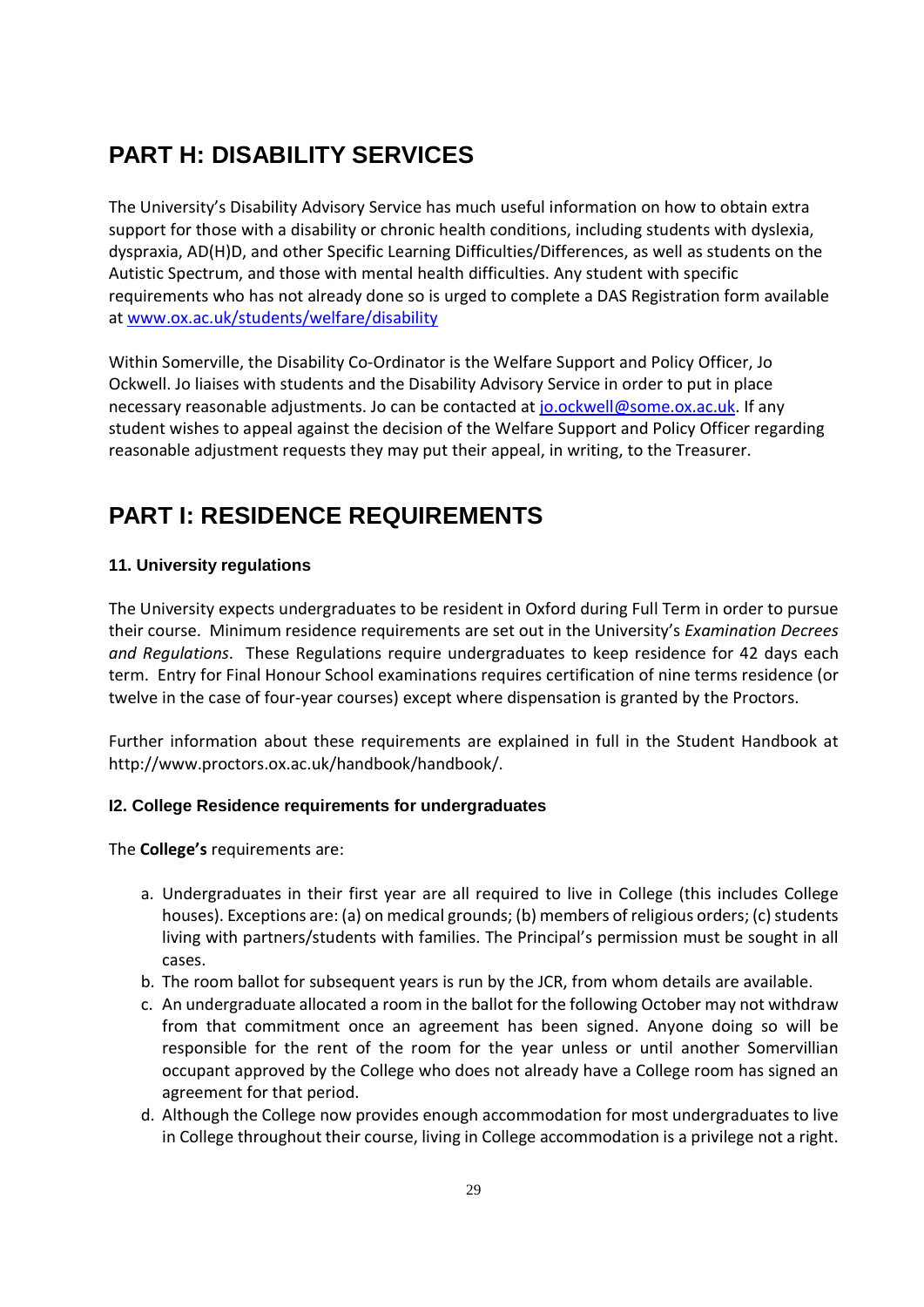Those who persistently ignore the Decanal regulations, especially those relating to smoking and damage to property, may not be permitted to live in during subsequent years.

- e. When living out it is an essential college requirement that you inform the Bursary of your address and telephone number (through the Lodge) by Monday of 0th week in Michaelmas Term at the latest.
- f. All returning undergraduates (not 'freshers'), whether living in College or out, are required to register their return by signing in at the Porters' Lodge **before 4 pm on the Wednesday of 0th week of each new term**. This requirement also applies to those who have been in Oxford throughout the vacation.

#### **I3. Annual re-registration**

The University requires all students to register online before the start of each academic year of their course. For courses which started in Michaelmas Term, registration must be complete by the start of that term, with the same pattern applying for courses which started in Hilary and Trinity terms.

Each student has a personal online registration page, which can be accessed through the online Student Self Service facility, using the Oxford Single Sign-On username and password provided to you before the start of your course. The registration log-in page can be found by visiting http://www.ox.ac.uk/students/registration . Registration opens on **1 September** and closes at **4 pm on 13 October 2017**; those who fail to register by the deadline given risk losing their access to University email and library services. Registering releases loans provided by the Student Loans Company (SLC) and associated organisations, and may also be required for the release of scholarships and awards from other bodies. Overseas Students will receive individual communications about their visa requirements.

#### **I4. Brief absences**

In order to be able to meet these and internal College requirements, all undergraduates living in College who intend to be away from Oxford overnight **must** sign the Leave Book in the Lodge; failure to do so may be regarded as a breach of the College's Fire Safety Regulations. Undergraduates forced for any reason, including illness, to depart without having signed the Leave Book should ensure that the Lodge is notified of their absence as soon as possible. Absence from Oxford should not conflict with your academic commitments. Your Personal Tutor (not just your current academic tutor) should be consulted in advance of any absences of more than a day or two, or if your academic work will be in any way affected.

#### **I5. Temporary suspension**

The following are the conventions that apply when an undergraduate is obliged to suspend (i.e. intermit) their studies:

a. Somerville aims to provide the most appropriate support for all of its students and most students are able to maintain their studies on a standard schedule even through periods of ill health or other difficulty. Sometimes, though, this is not possible and it is necessary to consider suspending study (intermitting) to allow a student the time to address a problem that is preventing them from making academic progress. Suspension of study is only considered in circumstances where it is infeasible, for reasons of ill health or otherwise, for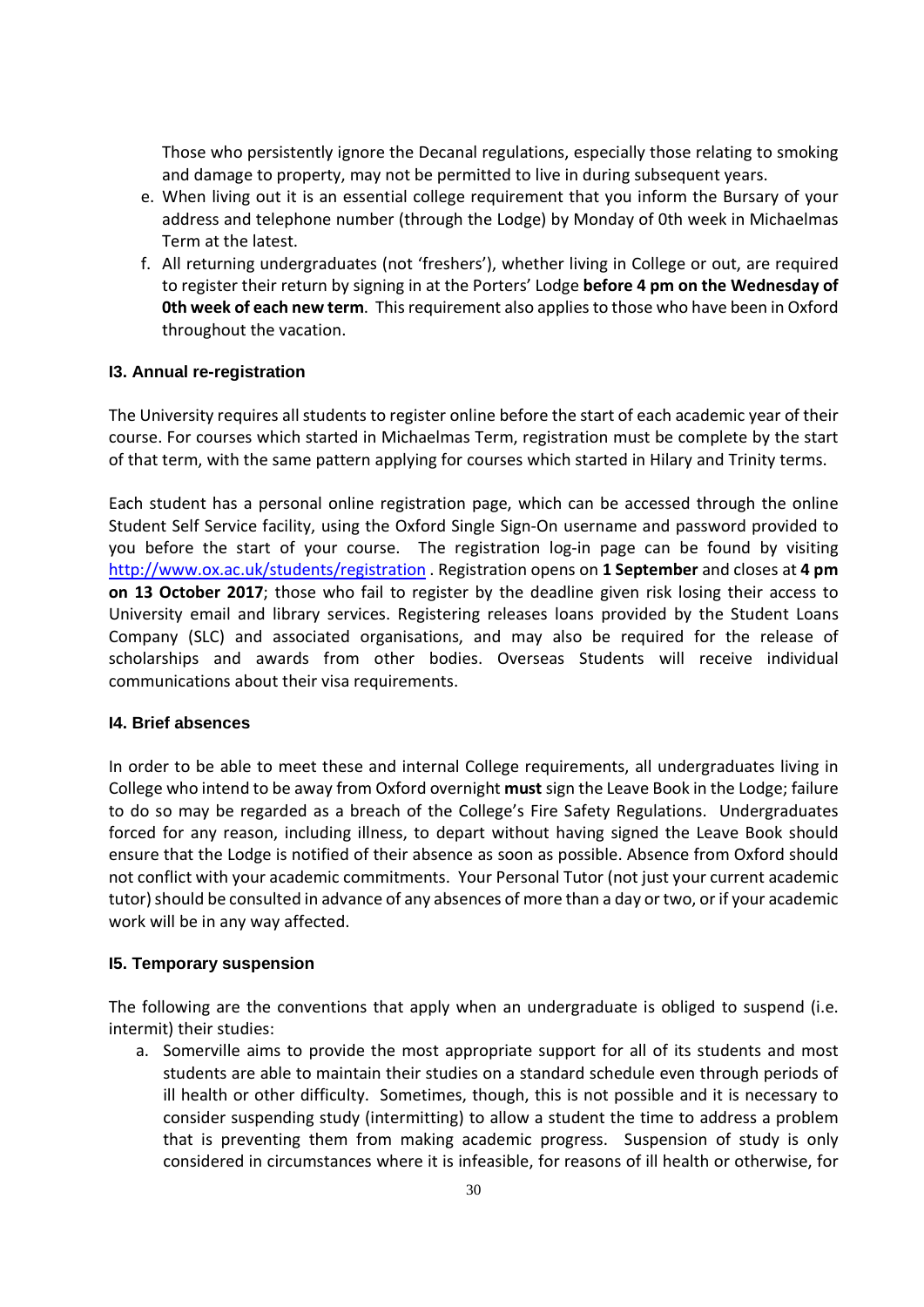an undergraduate student to continue with their studies on the standard schedule for their degree programme. As such, it is to be considered as a remedy of last resort after alternatives, such as study support measures or adjustments to tutorial arrangements, have been fully considered and explored

- b. Suspension is not an option available to students without the College's permission. Students may withdraw from their studies at any point but they must have the College's permission for that withdrawal to be temporary and for them to return to study. Where timing permits a request for suspension will be considered by Education Committee. If this is not possible the student's tutors and the Senior Tutor will make the decision on behalf of Education Committee and that decision will be reported to the following Education Committee meeting.
- c. Those who suspend will continue to have access to University learning and support facilities. In most cases it is appropriate for the suspending student to take a break from the College and so access to College and College resources should normally be suspended until shortly before they return.
- d. Students who have suspended their studies should have only limited physical access to the College during their period of absence, either to visit friends or see tutors and then only by prior arrangement.
- e. The electronic access to teaching resources during suspension should not include electronic access to other systems such as room access or meal booking
- f. The period of any suspension is likely to be for an academic year in most cases. Students will not normally be permitted to repeat a term of full-time study that they have previously completed unless a compelling case can be made for a completed term having been irretrievably (i.e. to such an extent that it is impossible to cover the lost ground through self-study during the period of suspension) compromised by circumstances beyond the student's control.
- g. Students contemplating suspension should be made aware of the University's regulations on being over-standing for honours. The default position is that a student is not able to receive an honours degree if they complete their degree more than a year later than the standard duration of their programme.
- h. If at all possible, students should not suspend for more than two years since exam syllabuses change and it is possible that an extended period of suspension could mean that the student would have to be taught and examined separately from their peers.

#### *I5.1 Suspension on the grounds of Ill Health*

- a) Each student who suspends on health grounds should obtain a certificate from the College Doctor advising that this is necessary.
- b) Any active disciplinary procedures should be suspended during a period of absence through ill-health, although this should not preclude their resumption if, having been judged fit to return to full-time study, fails to meet the required standard of application and progress.
- c) The Academic Office will remind tutors of students expected to return from suspension at the beginning of the term before the anticipated return. Tutors should at this point establish contact with the student to agree the form in which he or she should provide evidence of their academic fitness to return to their programme of study
- **d)** The student should obtain a medical certificate indicating that they are fully fit to return to full-time study, and setting out, if appropriate, any special adjustments that may need to be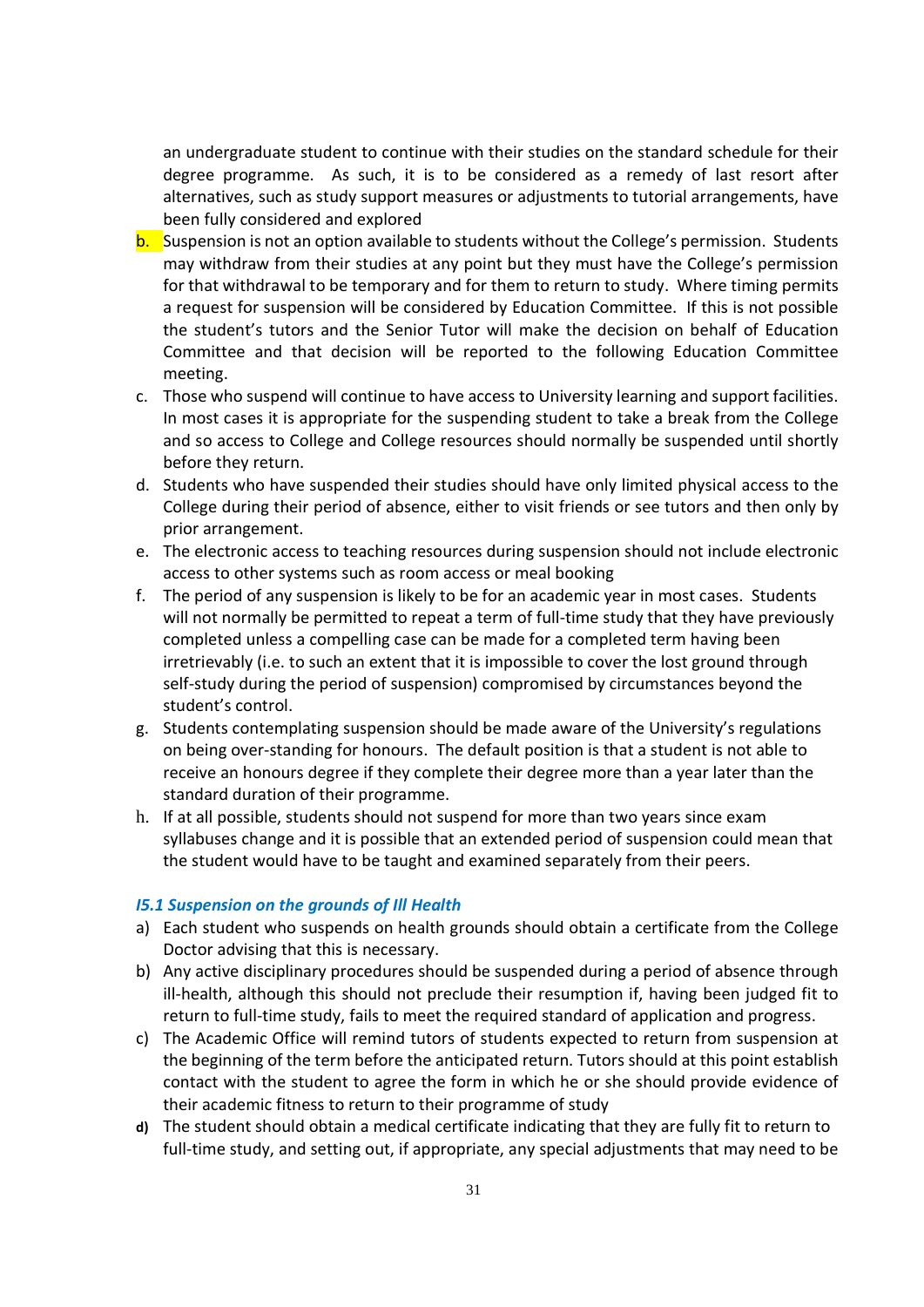made, in sufficient time before the anticipated return date to allow the student's tutors and the Senior Tutor to evaluate the evidence and decide whether a return to study is appropriate and what special arrangements, if any, should be made for the student's return. Where timing permits the recommendation should be considered by Education Committee. However, if this is not possible, the student's tutors and the Senior Tutor will make the decision on behalf of the Committee and that decision will be reported to the following Education Committee meeting.

#### *I5.2 Temporary suspension on grounds other than ill health*

- a. Where a student suspends on grounds other than ill health the College reserves the right to require students returning from a period of suspension to demonstrate their ability to study at an appropriate level, possibly through achieving a required standard in a collection or through submission of work.
- b. Any active disciplinary procedures should be suspended during a period of absence. It is anticipated that the process will resume after a period of suspension of status at the same stage that had been reached just before suspension.
- i. In many cases of suspension for reasons other than ill health, there will be no conditions set for the student to return to enrolled status.

#### **I6. Vacation Residence Regulations**

- 1. **Policy:** the College sets as part of its academic policy that vacation residence be encouraged, but on stipulated conditions, and within stipulated limits; and that, accordingly, it be treated under the following headings:
	- a. **For undergraduate students sitting University Examinations that occur outside Full Term** *(see paragraph 5 below)*
	- b. **For academic work that forms part of a University Public Examination, and that need to be undertaken and/or submitted by a given date outside Full Term:** for example, an examination, a thesis, dissertation, or extended essay, or a laboratorybased project *(see paragraph 6 below)*
	- c. **For academic reading in connection with work set or approved by College tutors** (*see paragraph 7 below)*
	- d. **On compassionate or welfare grounds** (including special circumstances affecting overseas students)
- 2. **Compliance:** all Junior Members living in College and College houses, whether or not they intend to be in residence for any part of the Vacation, must comply with the Domestic Bursar's instructions relating to Vacation Residence, which are promulgated *via* the *College Handbook*, the College Web-site, and by e-mail. The Domestic Bursar needs to know, by a stated deadline, the exact number of Junior Members who wish to be in residence on given dates.
	- a. Each application must bear the endorsement of the student's Personal Tutor
	- b. Incomplete applications will not be considered Applications which miss the given deadline will not be considered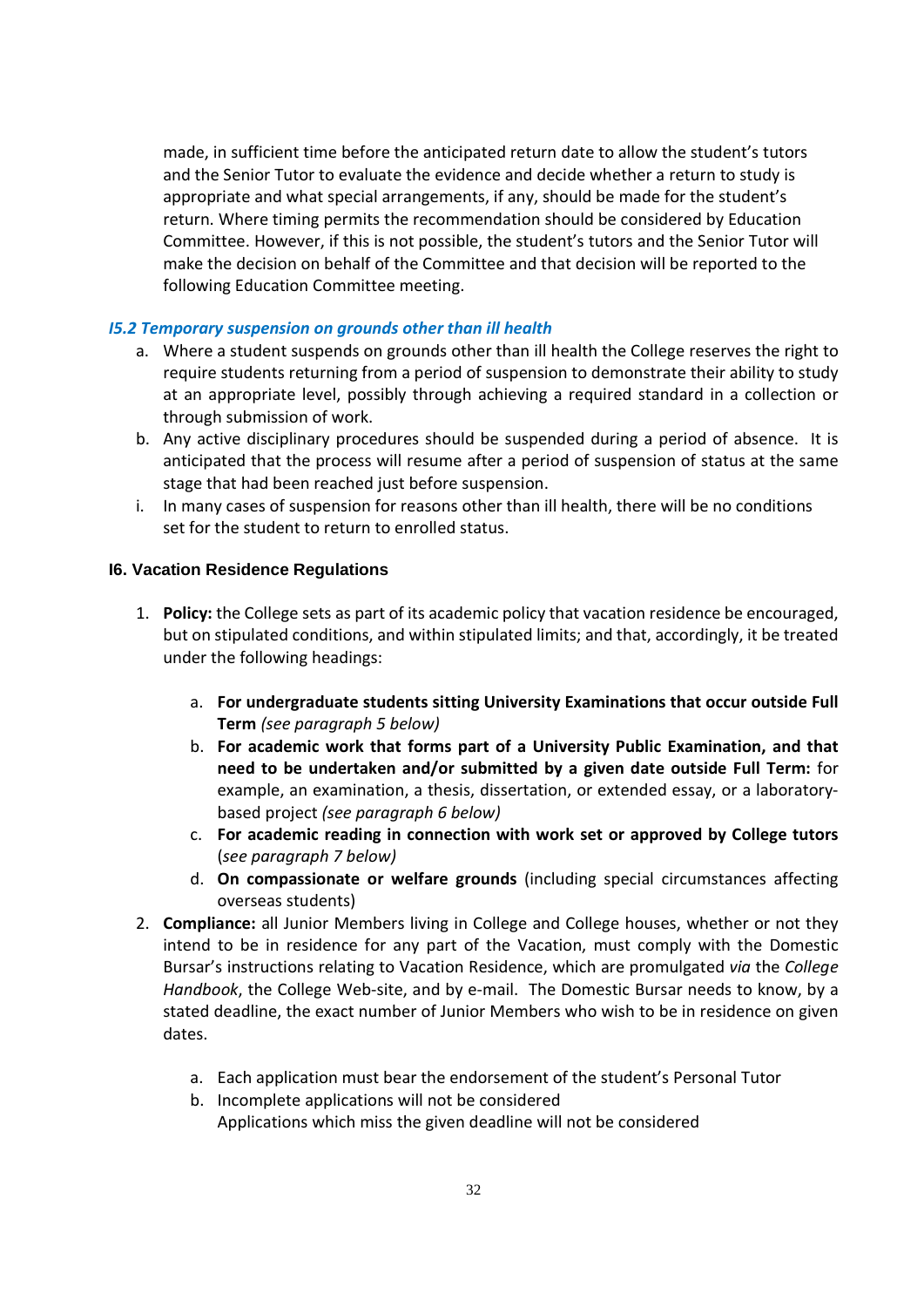- c. Undergraduates who do not observe these College Regulations will be reported to Finance Committee, and may be charged the full commercial rate for the room that they occupy without the Domestic Bursar's permission beyond the contracted period.
- d. Those granted vacation residence may be required to change room. Junior Members must hand their old room key in to Housekeeping in exchange for the new one. If their previous room key is not handed in they will be subject to a fine.

#### **3. Definition of "term" and "Vacation"**

- a. For the purposes of Vacation Residence, "term" shall be taken to mean the period from 8 am on the Thursday before the beginning of Full Term to 10 am on the Saturday of Eighth Week.
- **b.** "Vacation" shall be taken to mean any period outside these dates.

### **4. Conditions under which a room is licensed to a Junior Member**:

- a. The Domestic Bursar will determine whether to grant Vacation Residence depending on the availability of accommodation. Any Vacation Residence approved will be in rooms allocated at the discretion of the Domestic Bursar, and may be in off-site houses
- b. **In term:** the room must be vacated by 10 am on the Saturday of Eighth Week and shall not be re-occupied by that Junior Member between that time and 10 am on the Thursday of the week before the following Full Term (Week Nought), except by special arrangement with the Domestic Bursar, or in accordance with the provisions of paragraphs 5, 6 and 7 below.
- c. **In Vacation:** where permission is given for vacation residence, there is no presumption that this will be in the room licensed to the Junior Member for the preceding or following terms.
- d. **Students on extended contracts** are not required to apply for Vacation Residence at Christmas and Easter.
- e. The usual Vacation Residence charge will apply in all cases except Public Examinations (see 5 below). Charges are listed on the College website. Limited grants towards these costs may be met, by funds provided by the College from its own resources. See 8 below.

#### **5. University Examinations**

a. When a Junior Member is required to sit a Public Examination outside Full Term, he or she is entitled to occupy a College room from one day prior to the first paper, to 10 am on the morning following the final one. This applies to all examinations announced in the timetables issued by Examination Schools, including oral examinations; that is, all so-called *sub fusc* examinations. The Domestic Bursar will be notified of individual students' timetables by the Academic Office. The residence will be free of charge for any period defined above, and permission will not be sought from Personal Tutors.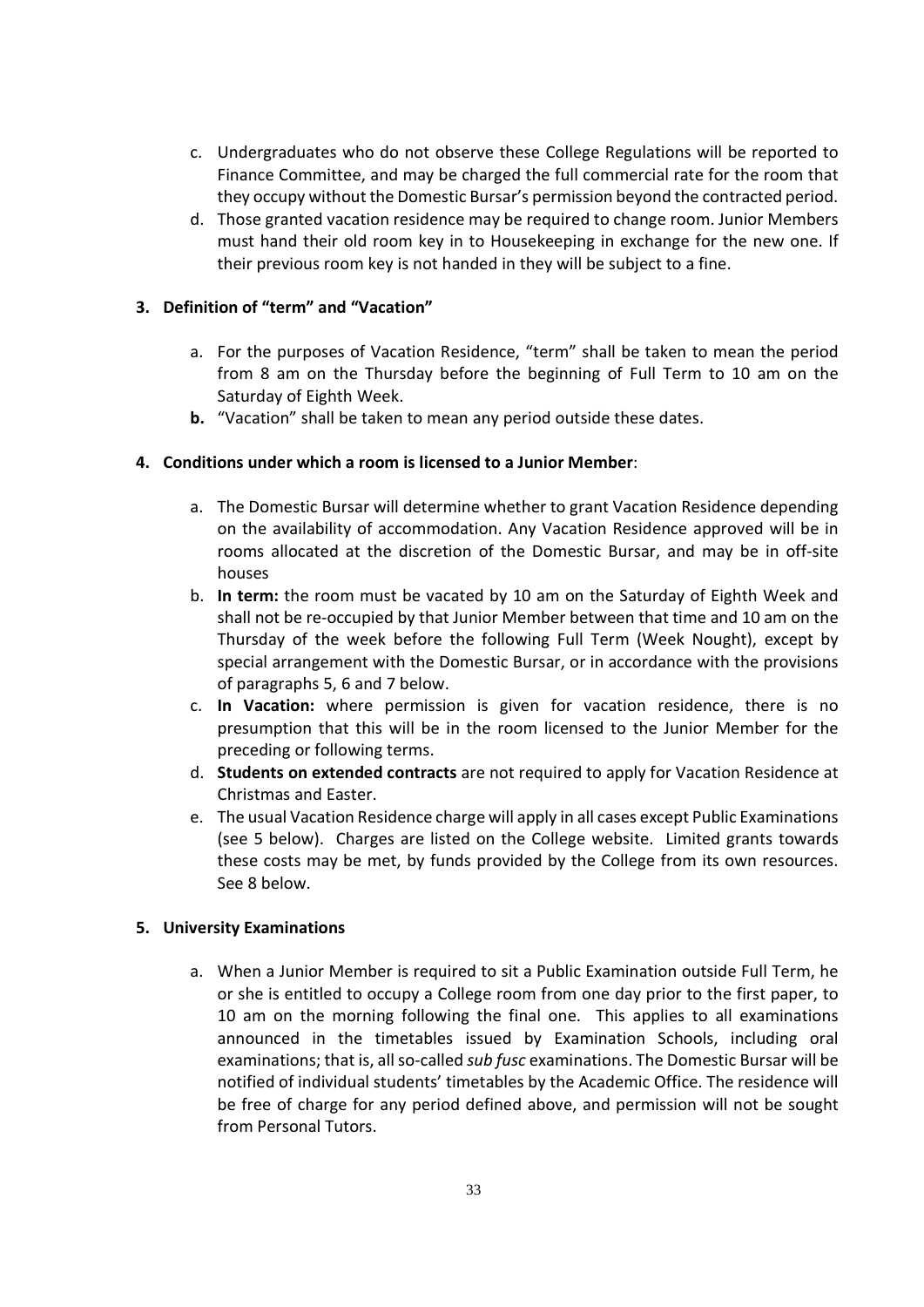- b. Every effort will be made to ensure that the room allocated is that occupied by the Junior member concerned during Full Term, but no guarantee to this effect can be given
- c. A Junior Member summoned for a *viva voce* examination is entitled to occupy a College room free of charge from one day prior to the examination to 10 am on the morning following the exam.
- d. Every effort will be made to provide Junior Members taking Second Public Examinations with a college room for the period from noon on Monday of Week Nought and until 10 am on the Saturday of Ninth Week in the Vacation period immediately preceding the term in which he or she is due to sit these examinations. The normal vacation residence charge will apply.

### **6. Preparation of examined theses, dissertations, and the like, and preparation of work for college tutors through academic reading and or writing**:

a. Every effort will be made to provide Junior Members preparing assignments that form part of a University Examination with a college room for the period from noon on Monday of Week Nought and until 10 am on the Saturday of Ninth Week in the Vacation period immediately preceding the term in which he or she is due to submit the assignment. The normal vacation residence charge will apply.

#### **7. Staying up for Academic purposes other than examinations:**

- a. Undergraduates wishing to stay up for academic work set by Tutors must first discuss with their Personal Tutors the length of time for which he or she may reasonably apply.
- b. Personal Tutors must complete the relevant section of the Application Form, indicating the appropriate level of priority (Essential/ Highly Desirable/Desirable/ Unnecessary) for the number of days requested. Different priorities may be given to parts of the request: for example a request for ten days' residence may be assessed so that seven days are considered "essential", and three days "highly desirable".
- c. Applications must reach the Domestic Bursar by the given deadline. Those that are late or incomplete (i.e. lacking the endorsement of the Personal Tutor) may not be considered.
- d. The normal vacation residence charge will apply.
- e. Separate arrangements exist for those undergraduates who stay up to help over the undergraduate admissions interview period, or to help with fund-raising or other college-related activities. Undergraduates helping with the Admissions exercise are permitted to have free vacation residence in  $9<sup>th</sup>$  and part of  $10<sup>th</sup>$  week of Michaelmas Term.
- **8 Financial assistance from the College:** As indicated earlier, limited grants towards these costs may be met, by funds provided by the College from its own resources.
	- a. Students may request up to fourteen nights' vacation residence a year at the standard undergraduate nightly rate for the building of residence (the vacation residence charge). Approved grants will be credited to students' battels. Please note that the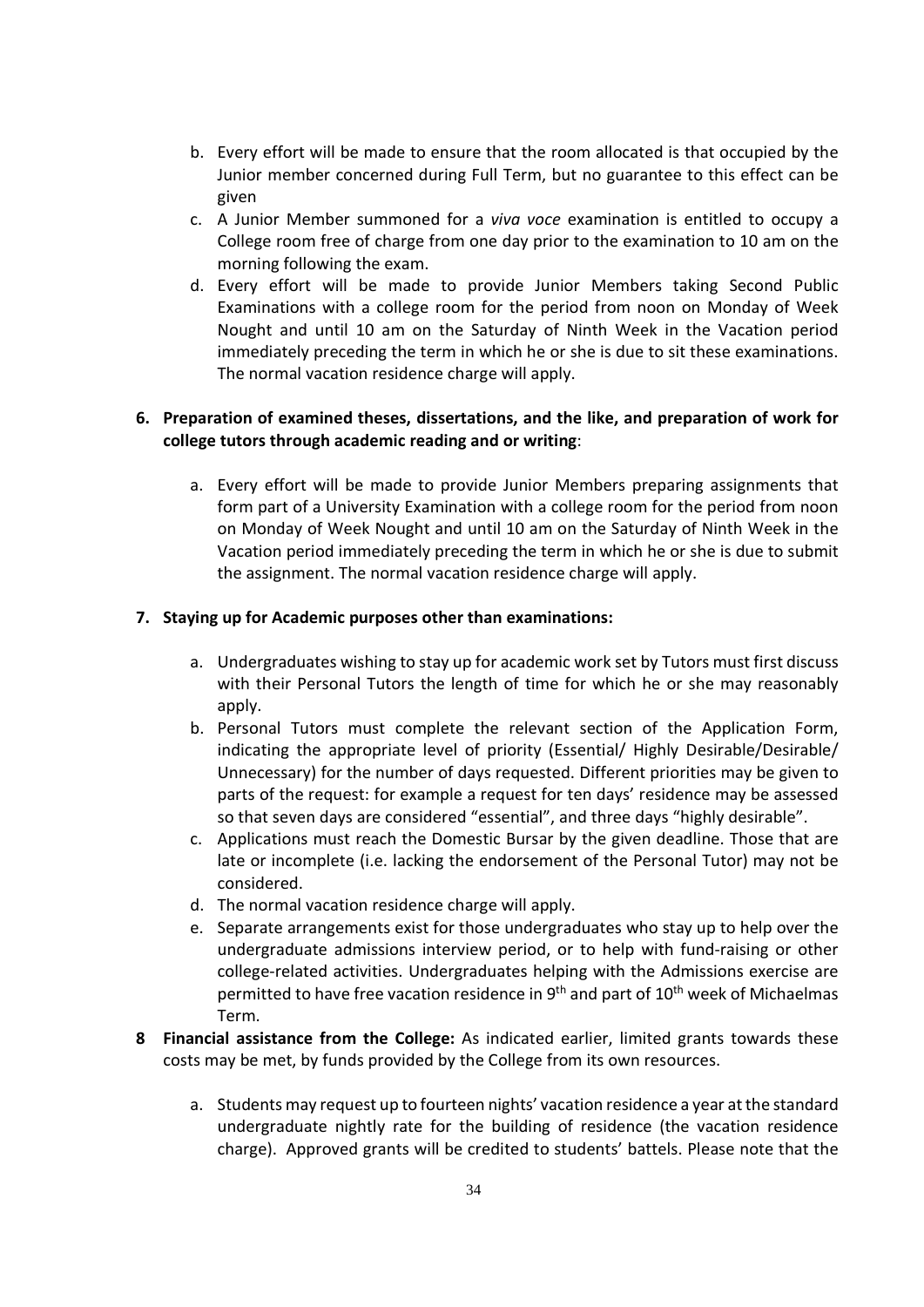entitlement to apply for a grant does not imply that the application will be successful since grants are paid from limited college resources.

b. Students may carry forward the fourteen nights and so may be able to request grants for up to 42 nights over the three years of their course (56 nights for those on a fouryear course throughout which they are resident in Oxford).

Please bear in mind that this is *not an entitlement but a discretionary grant* provided by the College from limited funds. In order to help the maximum number of students, and especially those in financial hardship, it is not possible for College funds to meet all requests in full. Every effort is made to ensure that available funds are distributed fairly. The relevant application form is available from Treasury Staff, who can also give information about financial assistance generally. To be eligible for a grant, students must meet certain criteria, which will include:

- a. Being in receipt of full or partial fee remission from their Local Authority, or equivalent;
- b. Being in receipt of an Oxford Opportunity Bursary;
- c. Being in receipt of a current hardship grant;
- d. Being able to demonstrate that they will be in financial difficulties if they stay up for academic reasons;
- e. Having missed tutorials through certified illness.

# **PART J: APPEALS**

#### **J1 College appeal process**

Students given a penalty in relation to non-academic matters may appeal against the penalty in writing to the Dean and the Principal, the latter having overall responsibility for the discipline of students. Those dissatisfied with the Principal's ruling may make a further appeal to the Conference of Colleges' Appeal Tribunal.

The outcome of an Academic or Behaviour-Related Disciplinary Panel is a final decision of the Principal and Governing Body, and therefore a student wishing to appeal should approach the Conference of Colleges Appeal Tribunal.

## **J2 Conference of Colleges Appeal Tribunal (CCAT)**

A student may appeal against a decision of Governing Body to send them down by filing a written application to the Conference of Colleges Appeal Tribunal (CCAT) not more than five days after being notified of the decision. The application should include a copy of the decision being challenged, a brief statement of the facts and of the arguments on which the application is based, your request for a remedy, where applicable an application for a stay of the effects of the decision being challenged or for any other preliminary relief of an urgent nature, and your contact details. This will be acknowledged by the CCAT Secretariat.

CCAT will then organise a Panel to review the case; no members of the Panel will have any direct connection with the College. The Panel will normally convene a hearing within 14 days from receipt